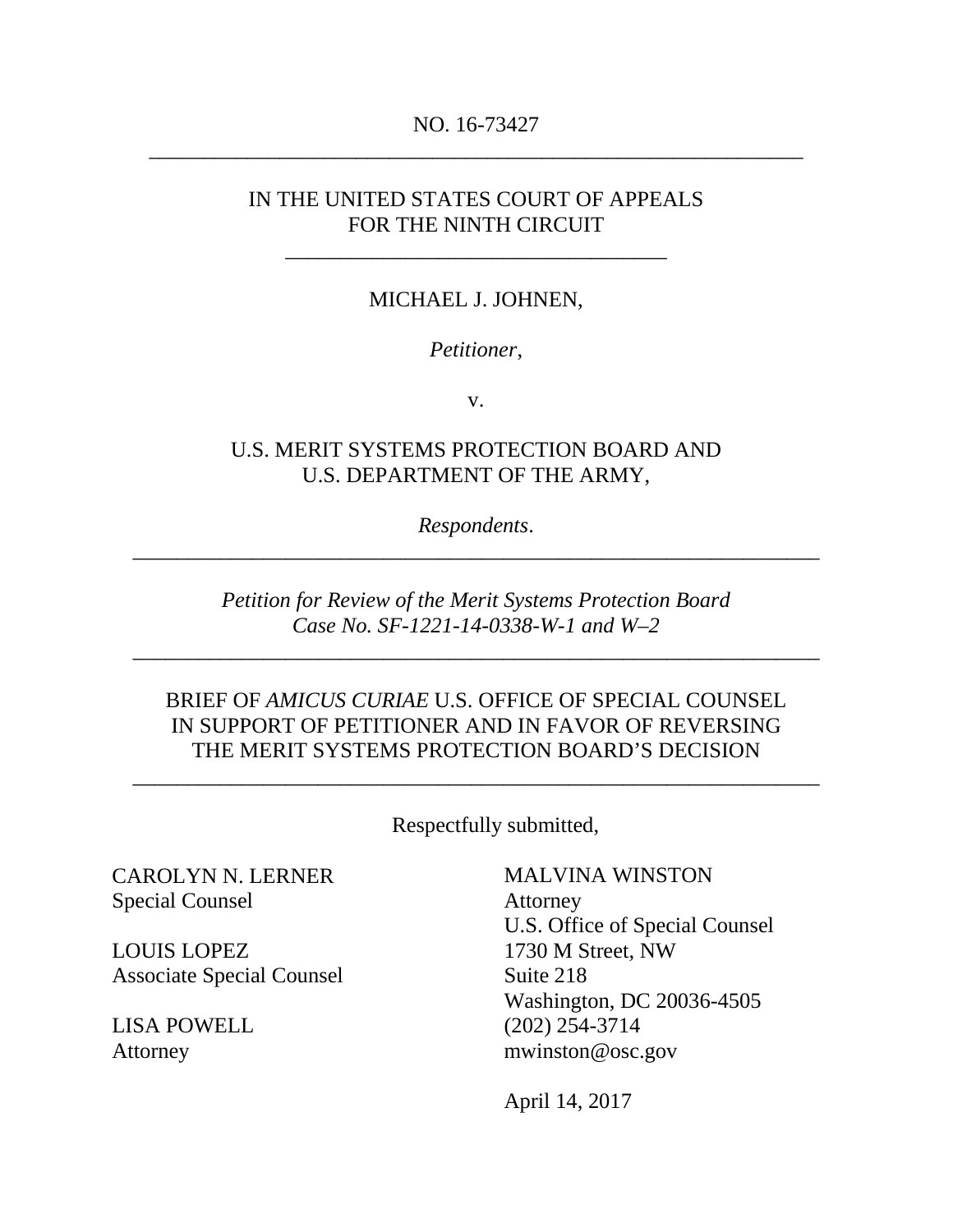# **TABLE OF CONTENTS**

| REQUIRING WHISTLEBLOWERS TO PROVIDE OSC THE PRECISE<br>$\mathbf{I}$ .<br>DETAILS OF EACH PROTECTED DISCLOSURE DISREGARDS PLAIN<br>STATUTORY LANGUAGE AND CONGRESSIONAL INTENT 6 |
|---------------------------------------------------------------------------------------------------------------------------------------------------------------------------------|
| $\Pi$ .<br>THE BOARD'S APPROACH TO OSC ADMINISTRATIVE<br>EXHAUSTION UNDERMINES THE COMPREHENSIVE STATUTORY<br>SCHEME BY PREJUDICING WHISTLEBLOWERS AND INCREASING               |
| III. PETITIONER EXHAUSTED ADMINISTRATIVE REMEDIES BY<br>PROVIDING A SUFFICIENT BASIS FOR OSC TO INVESTIGATE19                                                                   |
|                                                                                                                                                                                 |
| CERTIFICATE OF COMPLIANCE WITH TYPE-VOLUME LIMITATION,<br>TYPEFACE REQUIREMENTS, AND TYPE STYLE REQUIREMENTS26                                                                  |
|                                                                                                                                                                                 |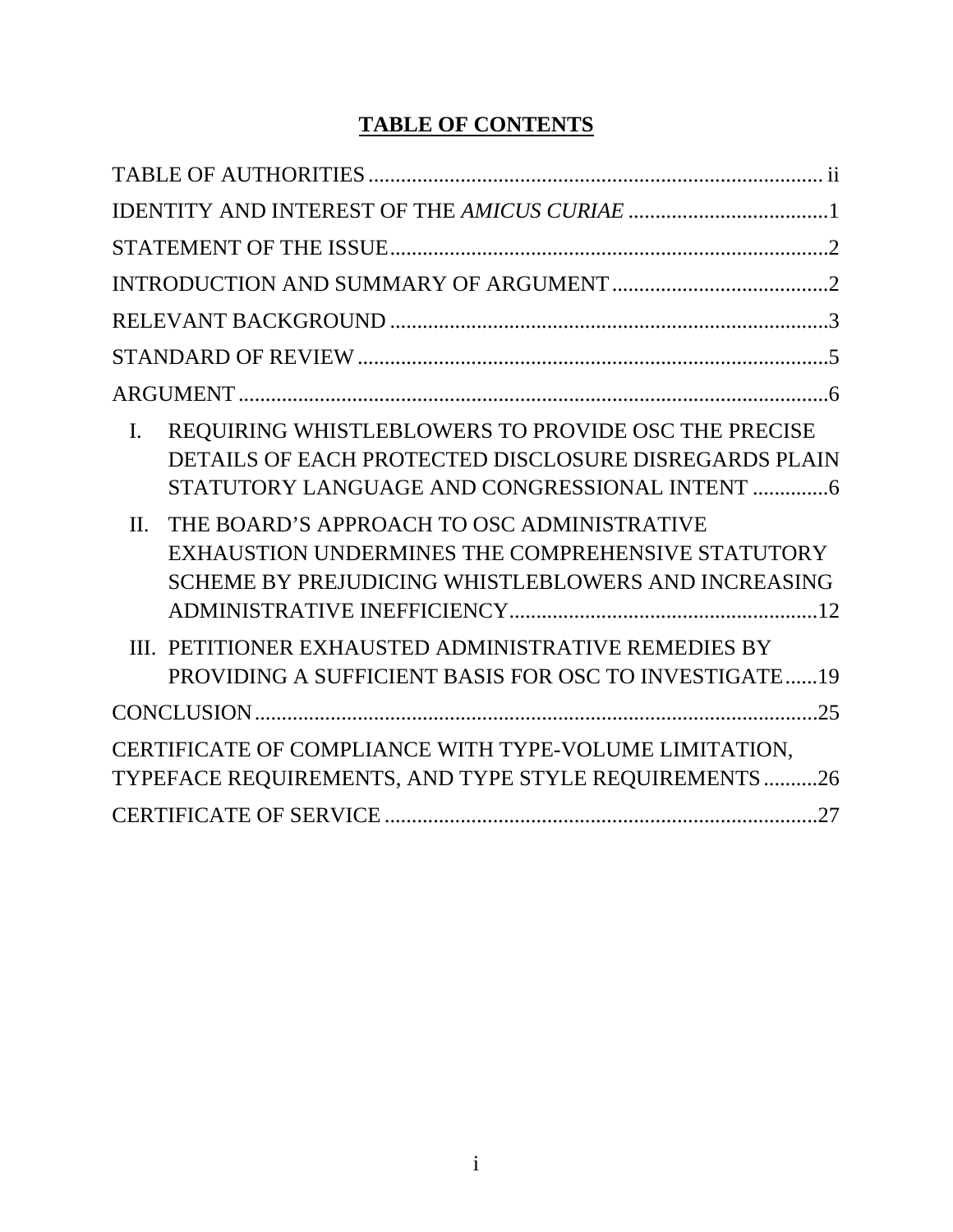# **TABLE OF AUTHORITIES**

# <span id="page-2-0"></span>**Cases**

| Arizona ex rel. Horne v. Geo Grp., Inc., 816 F.3d 1189 (9th Cir. 2016), cert.      |  |
|------------------------------------------------------------------------------------|--|
| denied sub nom. Geo Grp., Inc. v. EEOC, 137 S. Ct. 623 (2017)22                    |  |
| B.K.B. v. Maui Police Dep't, 276 F.3d 1091 (9th Cir. 2002), as amended (Feb. 20,   |  |
|                                                                                    |  |
| Becker v. Dep't of Veterans Affairs, 76 M.S.P.R. 292 (1997)15                      |  |
|                                                                                    |  |
| Briley v. Nat'l Archives & Records Admin., 236 F.3d 1373 (Fed. Cir. 2001). 20, 21, |  |
| 24                                                                                 |  |
| Brown v. Puget Sound Elec. Apprenticeship & Training Trust, 732 F.2d 726 (9th      |  |
|                                                                                    |  |
| Costin v. Dep't of Health & Human Servs., 64 M.S.P.R. 517 (1994)24                 |  |
|                                                                                    |  |
|                                                                                    |  |
|                                                                                    |  |
|                                                                                    |  |
|                                                                                    |  |
|                                                                                    |  |
| Johnen v. Dep't of the Army, SF-1221-14-0338-W-2, 2016 WL 4586252 (Sept. 2,        |  |
|                                                                                    |  |
| Jones v. Southpeak Interactive Corp., 777 F.3d 658 (4th Cir. 2015)22               |  |
|                                                                                    |  |
|                                                                                    |  |
| Knollenberg v. Dep't of the Navy, 47 M.S.P.R. 92 (1991), aff'd sub nom             |  |
| Knollenberg v. Merit Sys. Prot. Bd., 953 F.2d 623 (Fed. Cir. 1992) 10              |  |
|                                                                                    |  |
|                                                                                    |  |
| McConnell v. Gen. Tel. Co. of Cal., 814 F.2d 1311 (9th Cir. 1987) 16               |  |
| Melnick v. Dep't of Hous. & Urban Dev., 42 M.S.P.R. 93 (1989), aff'd 899 F.2d      |  |
|                                                                                    |  |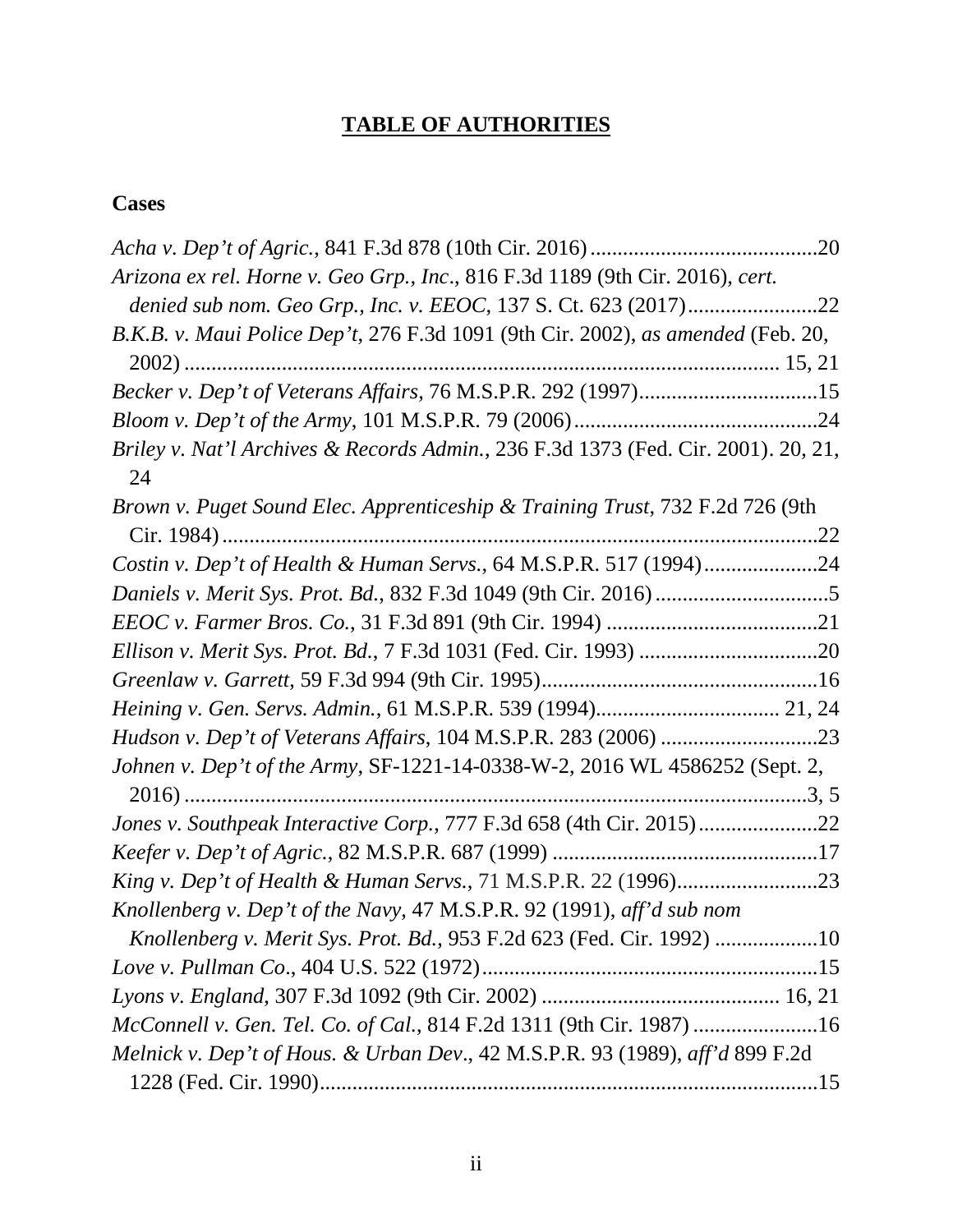| Tuten v. Dep't of Justice, 104 M.S.P.R. 271 (2006), aff'd sub nom. Tuten v. Merit |  |
|-----------------------------------------------------------------------------------|--|
| Sys. Prot. Bd., No. 2007-3145, 2007 WL 2914787 (Fed. Cir. Oct. 5, 2007) 14        |  |
|                                                                                   |  |
|                                                                                   |  |
|                                                                                   |  |

# **Statutes**

# **Other Authorities**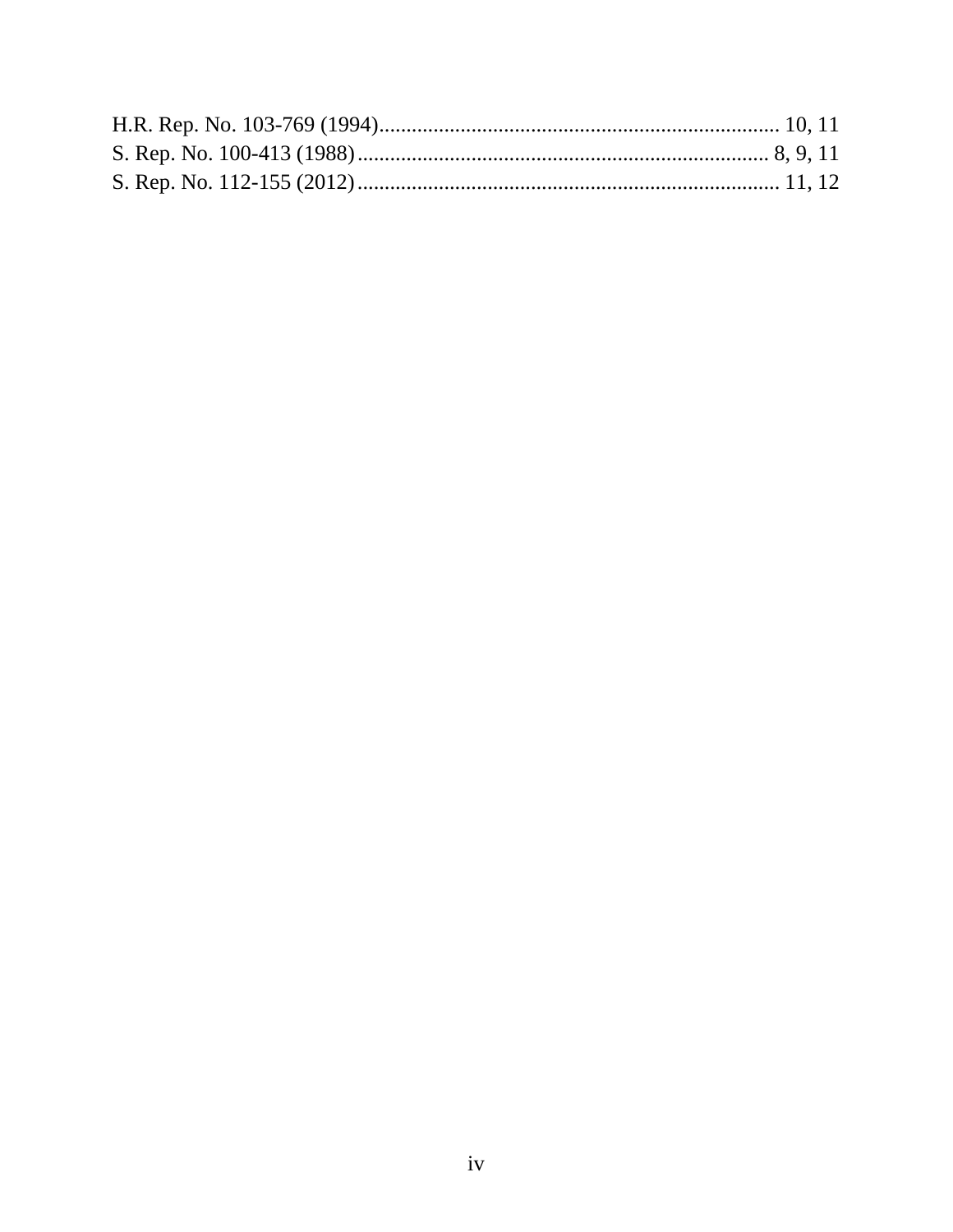#### **IDENTITY AND INTEREST OF THE** *AMICUS CURIAE*

<span id="page-5-0"></span>*Amicus curiae*, the United States Office of Special Counsel (OSC), is an independent federal agency whose mission is to safeguard the merit system by protecting federal employees and applicants from "prohibited personnel practices," as defined by 5 U.S.C. § 2302(b) of the Civil Service Reform Act of 1978 (CSRA), as amended by both the Whistleblower Protection Act of 1989 (WPA) and the Whistleblower Protection Enhancement Act of 2012 (WPEA). In particular, OSC is responsible for investigating and seeking corrective action for whistleblower retaliation claims. *See* 5 U.S.C. §§ 1214, 2302(b)(8)-(b)(9).

Because this case concerns the administrative exhaustion requirements under section 1214 for a whistleblower retaliation complaint filed with OSC pursuant to sections 2302(b)(8) and (b)(9), it bears directly on OSC's statutory enforcement authority. Moreover, as the agency responsible for enforcing these statutory provisions, OSC has particular expertise interpreting, investigating, and evaluating whistleblower retaliation claims. Therefore, OSC respectfully submits this brief to address administrative exhaustion, pursuant to its statutory authority under 5 U.S.C. § [1](#page-5-1)212(h) and as a government entity under Fed. R. App. P. 29(a).<sup>1</sup> OSC takes no stance on any other issues in this case.

<span id="page-5-1"></span><sup>&</sup>lt;sup>1</sup> Because OSC was unable to comply with the time for filing set forth in Fed. R. App. P. 29(a)(6), OSC seeks the Court's leave to file this brief, as set forth in the accompanying Motion. All parties consent to the filing of this brief.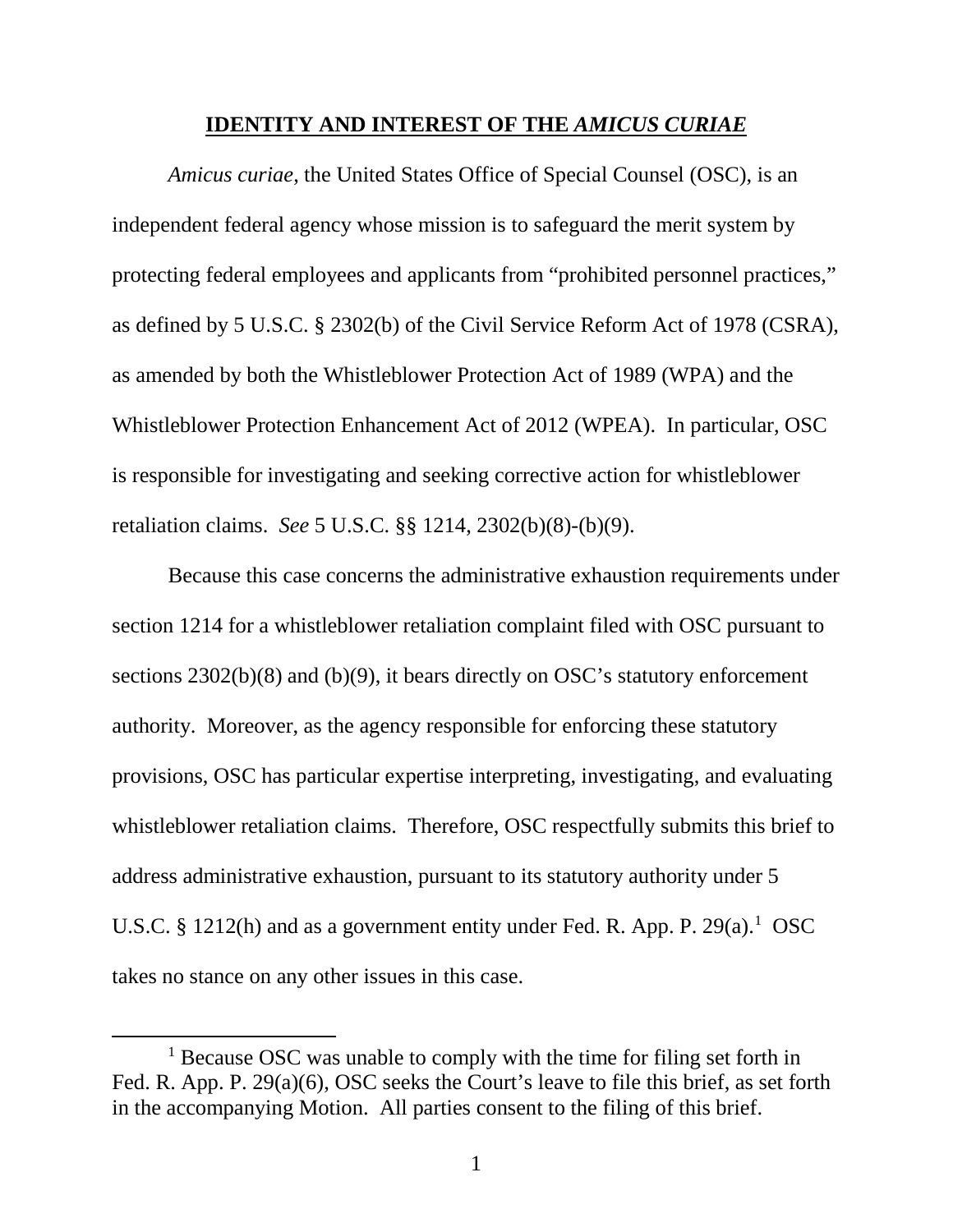#### **STATEMENT OF THE ISSUE**

<span id="page-6-0"></span>Did the Merit Systems Protection Board (MSPB or Board) err as a matter of law by requiring petitioner to provide the precise details of each specific whistleblower disclosure in order to exhaust OSC administrative remedies as to claimed retaliation for those disclosures?

#### **INTRODUCTION AND SUMMARY OF ARGUMENT**

<span id="page-6-1"></span>Administrative exhaustion of federal employee whistleblower retaliation complaints allows OSC the opportunity to resolve disputes before MSPB involvement. Nonetheless, Congress has made clear that when OSC does not resolve such a complaint, the WPA provides the employee the right to bring his or her claim to the MSPB.

Here, petitioner filed a complaint with OSC alleging retaliation for making protected whistleblower disclosures. The Board held that petitioner had exhausted his administrative remedies as to a disclosure to the Department of Defense Inspector General (IG) described in his OSC complaint, but that he failed to exhaust as to a later disclosure to named agency officials because he did not provide OSC "precise" information about it.

The MSPB's requirement that a federal employee whistleblower provide OSC the precise details of each element of his or her retaliation claim to adequately exhaust administrative remedies is inconsistent with the statute, and it

2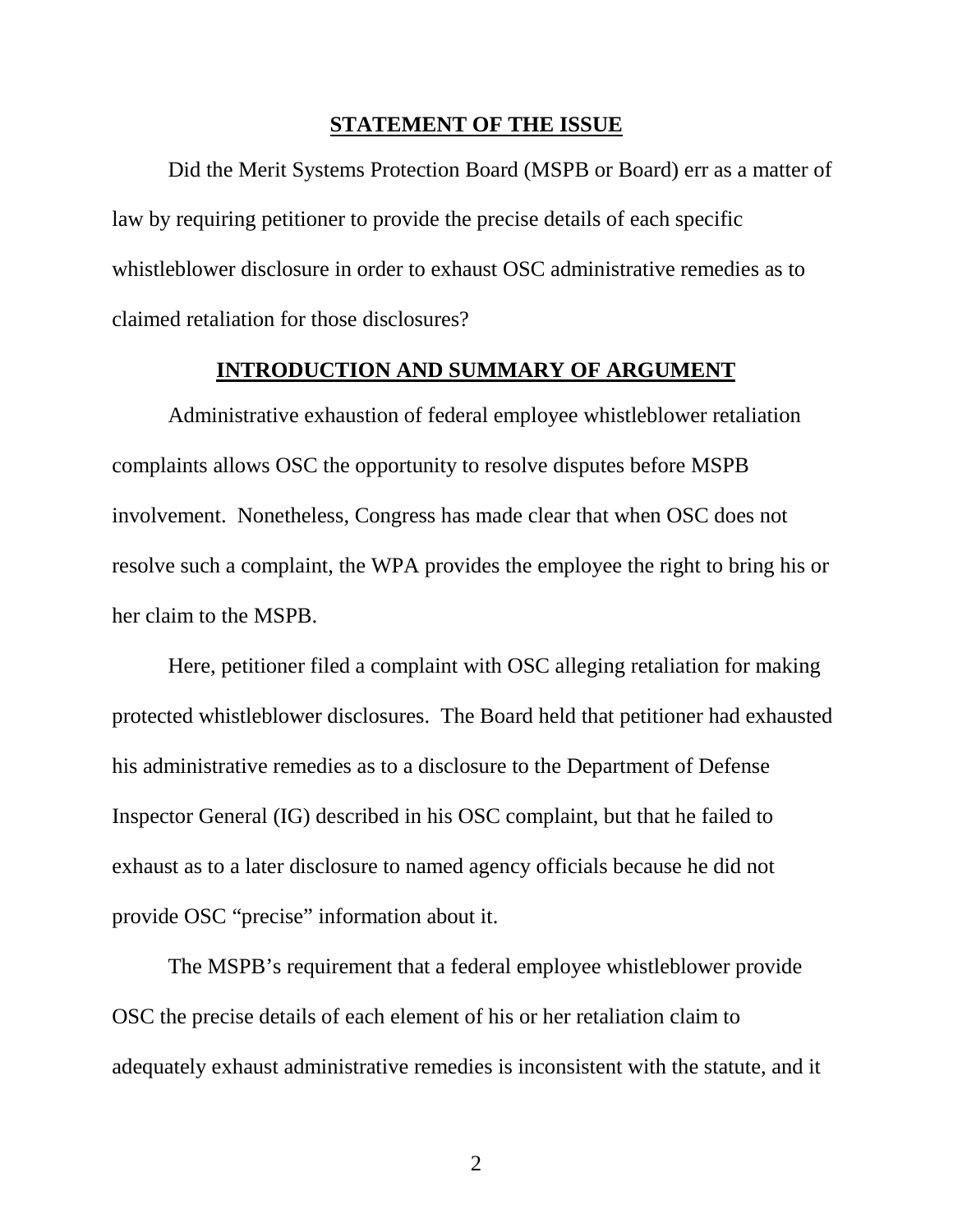conflicts with Congress's intent to provide broad protection from whistleblower retaliation backed by effective remedies. Additionally, the Board's approach to administrative exhaustion results in prejudice to whistleblowers who typically are not represented by attorneys, and who lack access to agency documents or investigative tools needed to provide precise details about their claims. It also undermines efficiency by making the administrative process more formal and opaque, and by inducing whistleblowers to refile claims that OSC has previously considered.

The interpretation of OSC administrative exhaustion requirements appears to be a question of first impression in the Ninth Circuit. Under the standard articulated by the Federal Circuit, an individual exhausts OSC administrative remedies by presenting a request for corrective action with reasonable clarity and precision, such that OSC has a sufficient basis to pursue an investigation. Under that standard, petitioner plainly exhausted his administrative remedies before OSC.

#### **RELEVANT BACKGROUND**

<span id="page-7-0"></span>Petitioner Michael Johnen was terminated from his civilian employment with the U.S. Department of the Army (Army) in August 2013. *See Johnen v. Dep't of the Army*, SF-1221-14-0338-W-2, 2016 WL 4586252, ¶ 2 (Sept. 2, 2016). Petitioner filed a complaint with OSC on September 20, 2013, alleging that the Army terminated his employment and barred him from the Army base on which he

3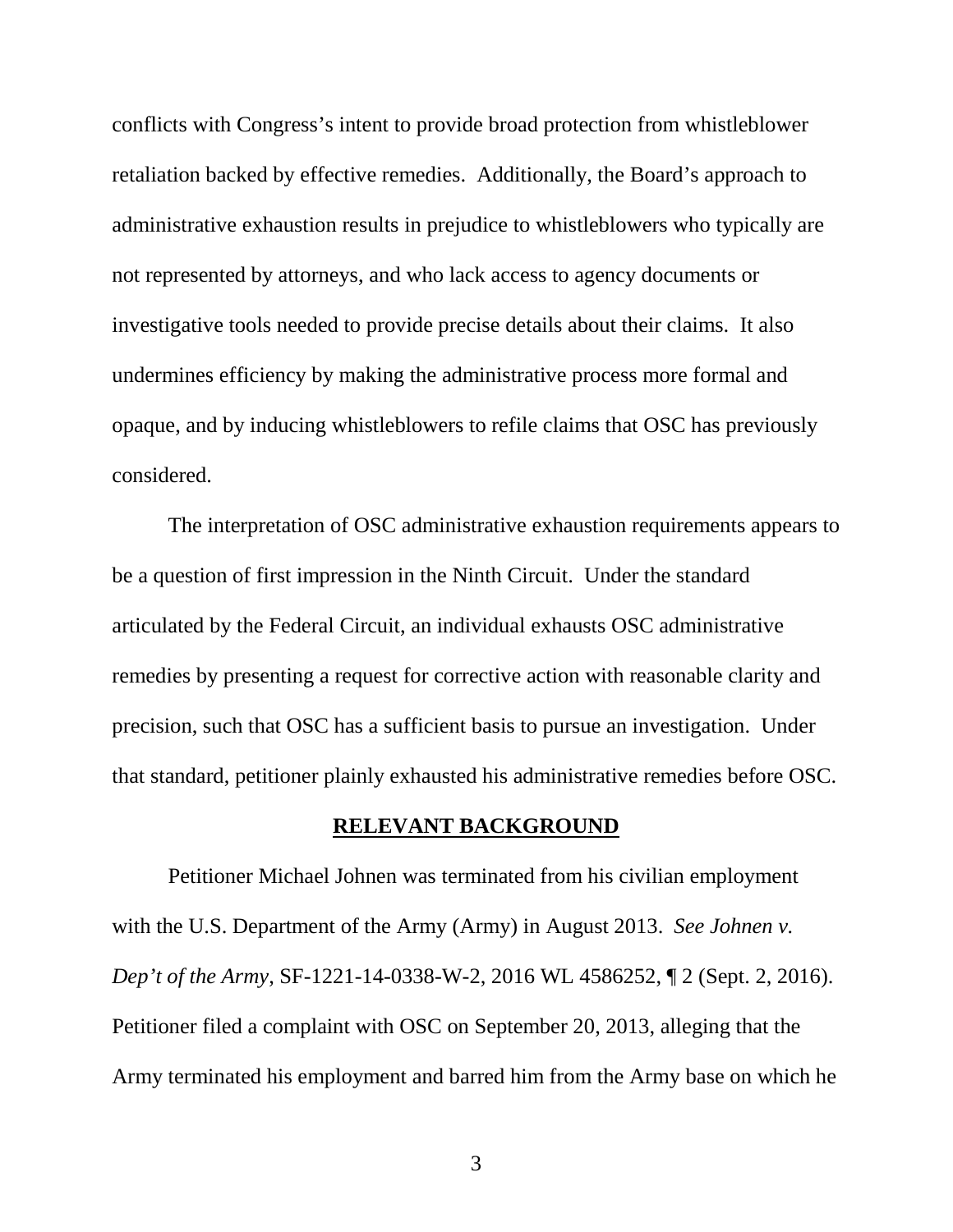worked in retaliation for making protected whistleblower disclosures. Excerpts of Record (ER) 862, 867. Although petitioner attributed these retaliatory personnel actions to an October 26, 2012 complaint he filed with the IG regarding nepotism, his OSC complaint also expressly states that he "repeatedly complained" of nepotism to three named agency officials. ER 866. Petitioner filed an Individual Right of Action (IRA) with the MSPB on February 12, 2014, after more than 120 days had elapsed from filing his OSC complaint. *See Johnen*, ¶ 3; 5 U.S.C. § 1214(a)(3). Petitioner notified OSC of his IRA, and OSC closed its investigation.

An MSPB Administrative Judge (AJ) hears an IRA in the first instance, after which the individual may file a petition for review with the full Board. On September 17, 2015, the AJ issued an initial decision denying petitioner's request for corrective action. The AJ analyzed administrative exhaustion with respect to each of petitioner's whistleblower disclosures rather than as to petitioner's request for corrective action for the retaliatory personnel actions. In doing so, the AJ held that petitioner exhausted his administrative remedies before OSC on his October 26, 2012 nepotism disclosure to the IG; the AJ rejected petitioner's retaliation claim as to that disclosure on the merits. ER 437-46. However, the AJ held that petitioner had failed to meet the administrative exhaustion requirement for his July 25, 2013 nepotism disclosure to one of the individuals that petitioner named in his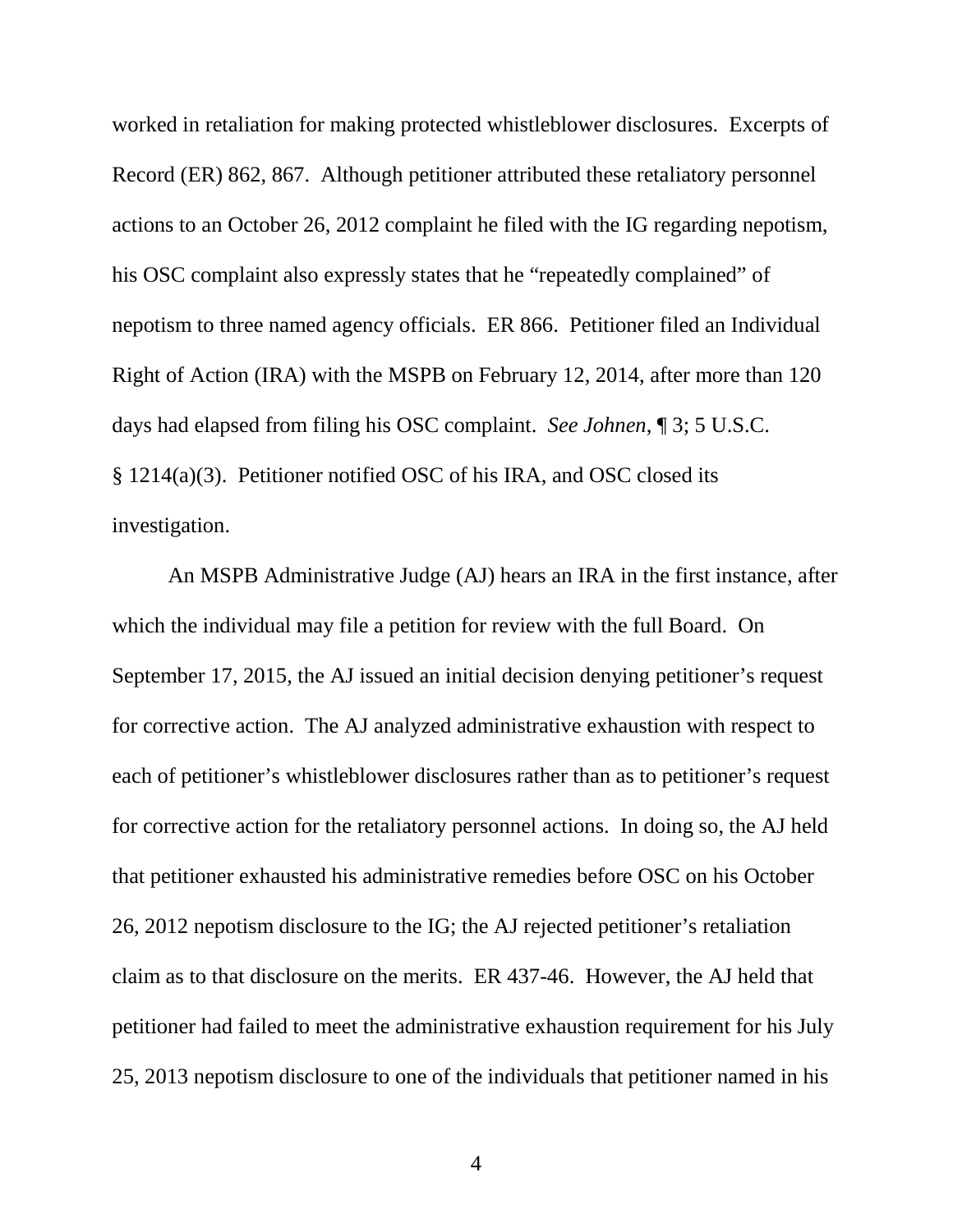OSC complaint as a recipient of his repeated complaints about nepotism, along with another individual not named in his OSC complaint. ER 438, 866.

Petitioner filed a petition for review of this decision with the Board, arguing that the statement in his OSC complaint that he repeatedly complained about nepotism to three named agency officials was sufficiently specific to exhaust the administrative process for this disclosure. *See Johnen*, ¶ 9. The Board upheld the AJ's decision. After first stating that to "satisfy the exhaustion requirement, an appellant must articulate to OSC the basis for his request for corrective action with reasonable clarity and precision," and "an appellant may add further details to his claims before the Board," *id.* ¶ 7 (citations and quotations omitted), the Board held that petitioner did not exhaust his administrative remedies as to the July 25, 2013 disclosure because he did not "inform OSC of the precise ground of his protected activity." *Id.* ¶ 10.

#### **STANDARD OF REVIEW**

<span id="page-9-0"></span>The MSPB's jurisdictional ruling in an IRA is a legal determination subject to *de novo* review. *See Daniels v. Merit Sys. Prot. Bd.*, 832 F.3d 1049, 1051 (9th Cir. 2016).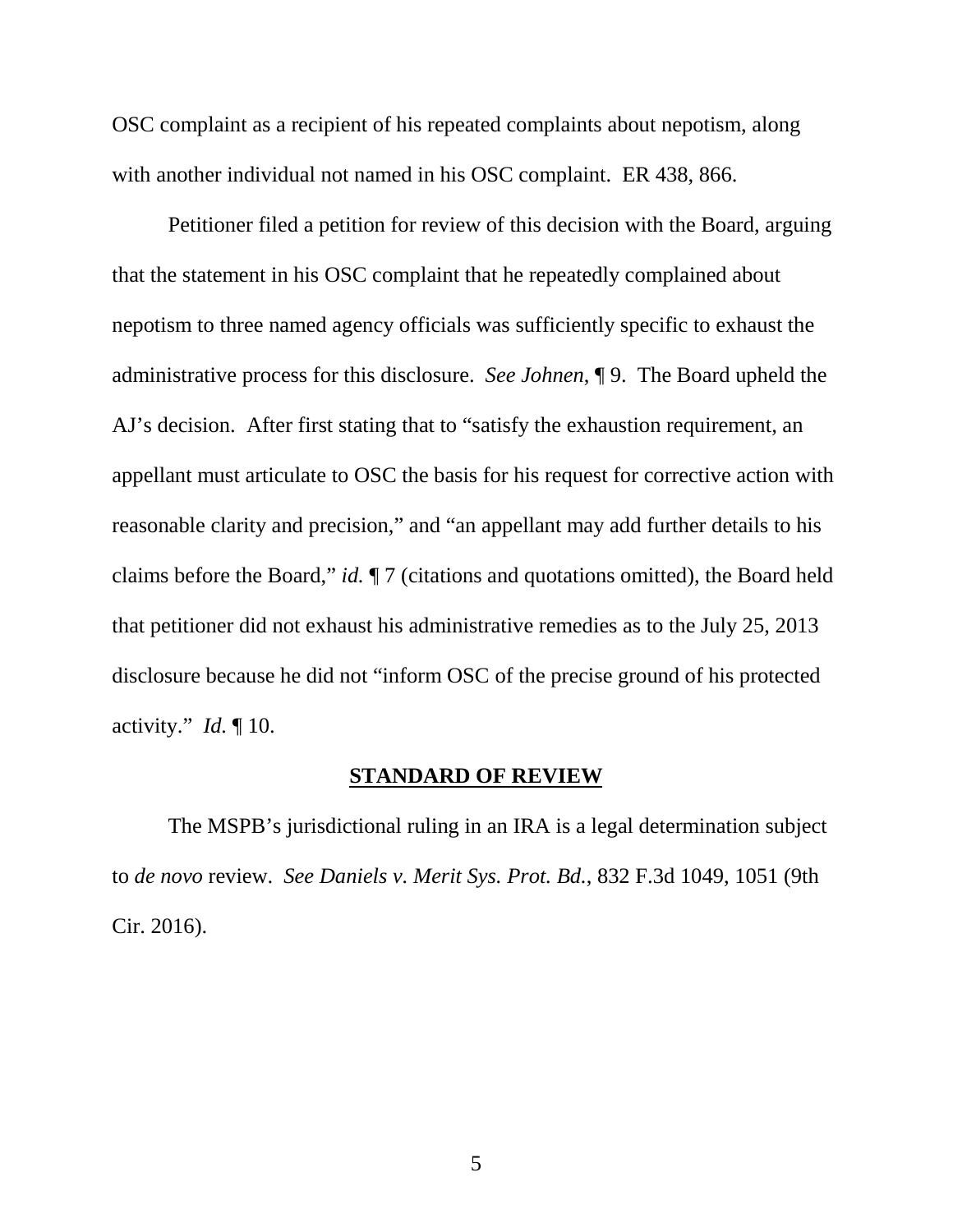#### **ARGUMENT**

# <span id="page-10-1"></span><span id="page-10-0"></span>I. REQUIRING WHISTLEBLOWERS TO PROVIDE OSC THE PRECISE DETAILS OF EACH PROTECTED DISCLOSURE DISREGARDS PLAIN STATUTORY LANGUAGE AND CONGRESSIONAL INTENT

## A. The MSPB's Restrictive Approach to IRA Jurisdiction Contravenes the Plain Language of the Statute

The MSPB's approach to administrative exhaustion ignores the plain statutory text governing IRA jurisdiction. Under the CSRA, as amended, a federal employee who believes he or she has experienced an unlawful personnel action, referred to as "prohibited personnel practice," may file a complaint with OSC seeking an investigation and corrective action. 5 U.S.C. §§ 1212(a), 1214(a)(1)(A). Section 2302(b) defines 13 prohibited personnel practices, including two specifically related to whistleblower retaliation claims: (1) retaliation for making protected whistleblower disclosures, in section 2302(b)(8); and (2) retaliation for engaging in protected whistleblower activities, such as providing information to an IG or OSC, in section 2302(b)(9).

Individuals alleging most types of prohibited personnel practices have no further recourse if they do not obtain corrective action through OSC. Individuals alleging whistleblower retaliation claims, however, are treated differently. Under the statute, "[a]n employee … may seek corrective action from the Board … if such employee … seeks corrective action for a prohibited personnel practice described in section 2302(b)(8) or section 2302(b)(9)(A)(i), (B), (C), or (D) ...."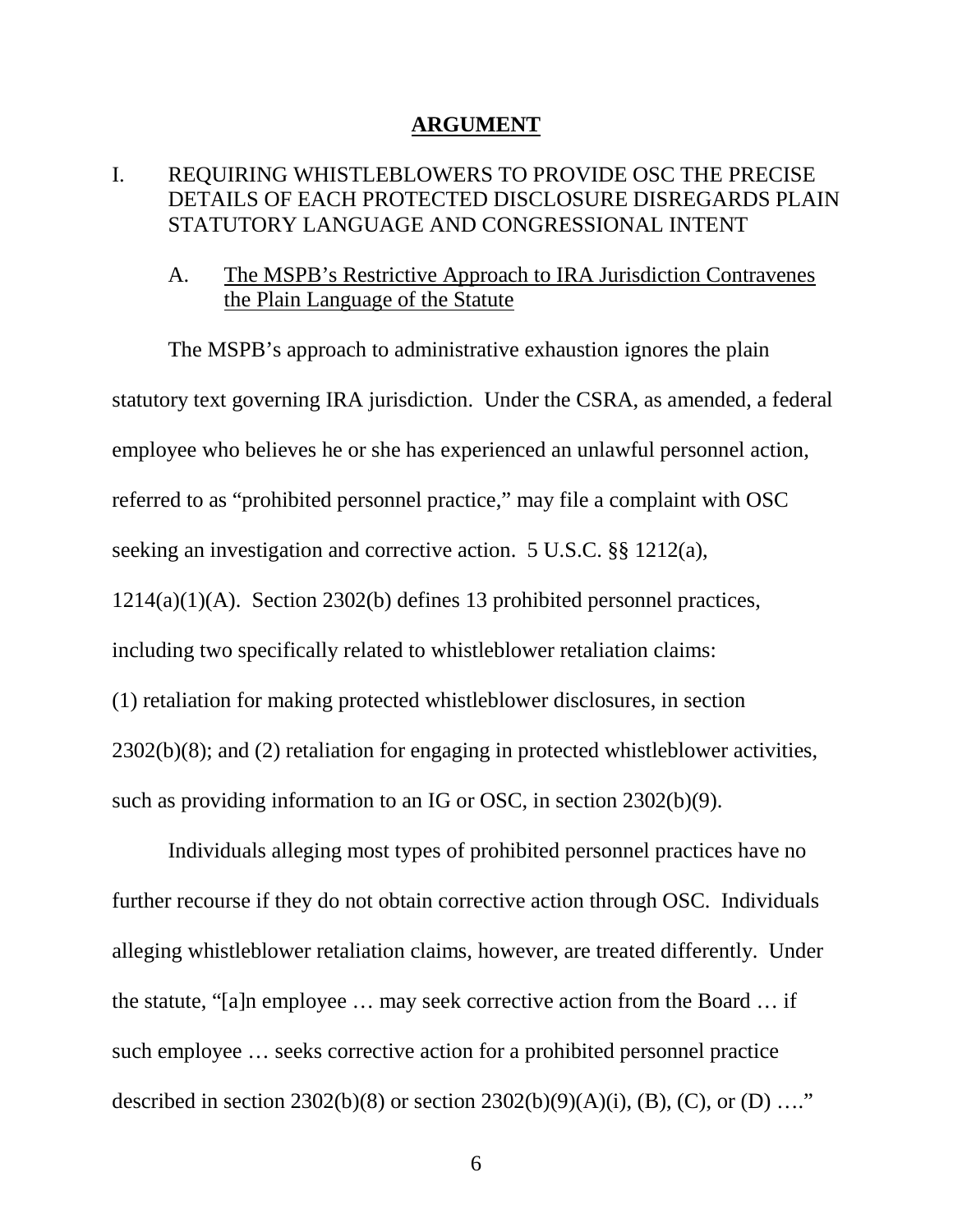*Id*. §§ 1214(a)(3), 1221(a). This process, an IRA, is commonly referred to as an appeal, but that terminology refers to an appeal of the relevant personnel action, not to an appeal of OSC's decision on the individual's complaint. An IRA is a *de novo* review of the validity of the complaint, *see, e.g.*, *Weber v. United States*, 209 F.3d 756, 759 (D.C. Cir. 2000), which does not rest on OSC's administrative record. To the contrary, the statute expressly bars use of OSC's analysis in an IRA without the individual's consent. *See* 5 U.S.C. § 1214(a)(2).

The sole condition placed on an individual's right to seek corrective action from the MSPB in a whistleblower retaliation claim is that the individual "shall seek corrective action from the Special Counsel before seeking corrective action from the Board." *Id.* § 1214(a)(3). After doing so, the individual "may"—without qualification—file an IRA after at least 120 days have elapsed, or within 60 days of being notified that OSC has terminated its investigation. *Id.* The statutory provisions providing for the OSC administrative exhaustion requirement and the Board's IRA jurisdiction both reference presenting the "prohibited personnel practice" claim to OSC, but neither references the whistleblower disclosures that are one element of proving such a claim. *See id.* §§ 1214(a), 1221(a). In short, there is simply no statutory basis for the MSPB's additional requirement that an individual specify for OSC the exact details of each and every disclosure claimed to result in retaliation to meet the statutory administrative exhaustion requirement.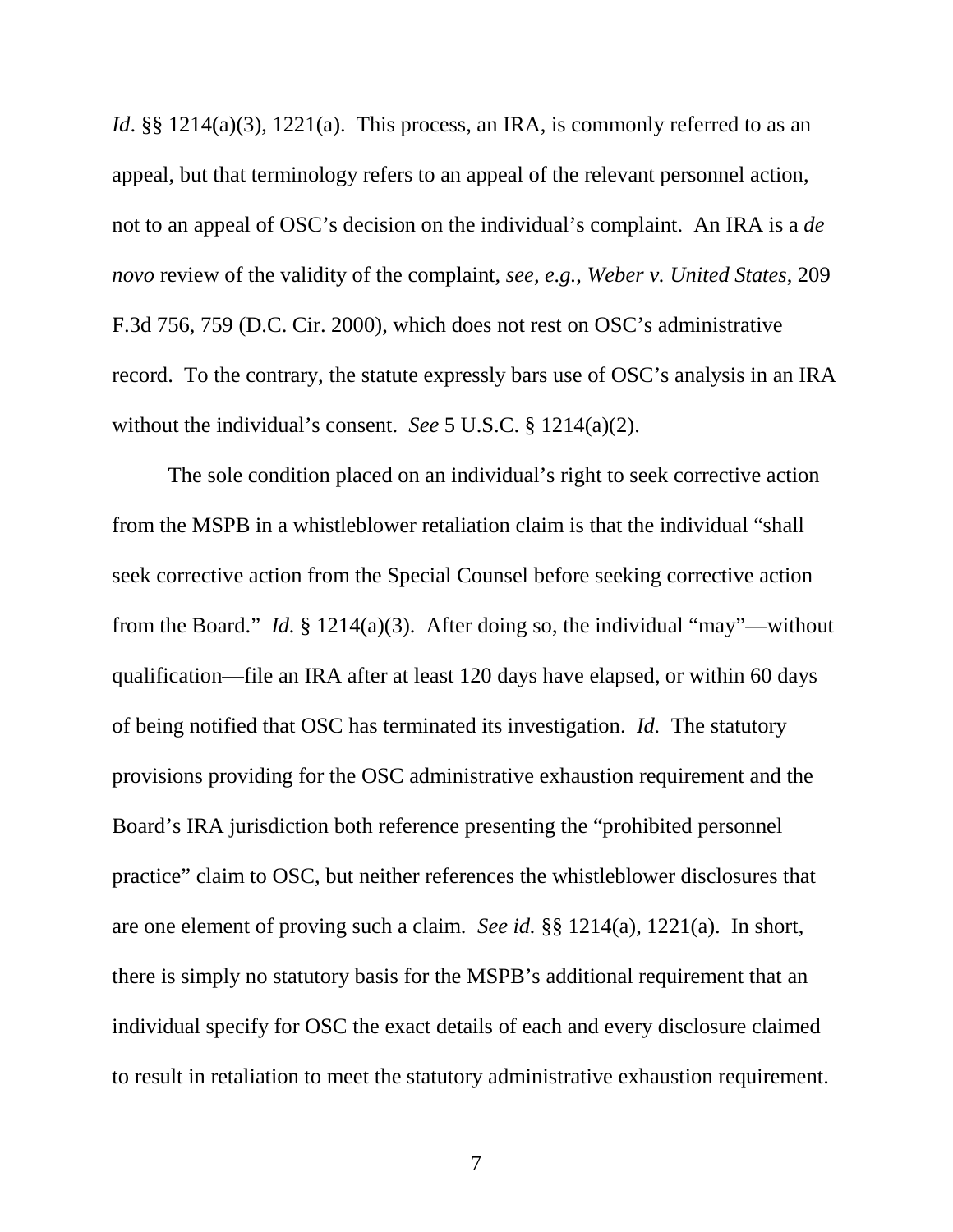In the present case, petitioner first "[sought] corrective action from the Special Counsel," as required by the statute. *Id.* § 1214(a)(3). After 120 days of filing his complaint with OSC, petitioner filed an IRA. Petitioner's IRA was based on the same allegations he raised before OSC, *i.e*., retaliation for his whistleblower disclosures regarding nepotism. These facts alone demonstrate that petitioner has properly exhausted his administrative remedies. Thus, applying the plain language of the statute, the MSPB erred in finding that petitioner failed to meet the administrative exhaustion requirement.

# B. The MSPB's Restrictive Interpretation of IRA Jurisdiction is at Odds with Congressional Intent

Legislative history reinforces the conclusion that the Board's interpretation of IRA jurisdiction conflicts with Congress's intent. The IRA was created in 1989 as part of the WPA, "the purpose of [which was] to strengthen and improve protection for the rights of Federal employees, to prevent reprisals, and to help eliminate wrongdoing within the Government[.]" Pub. L. No. 101-12 § 2(b), 103 Stat. 16 (1989).

Prior to the WPA, OSC was the only avenue for most federal employee whistleblowers to seek relief. Both the Senate and the House Committee Reports accompanying the WPA detailed at length the small percentage of whistleblower complainants who obtained relief through OSC. *See* S. Rep. No. 100-413 (1988),

8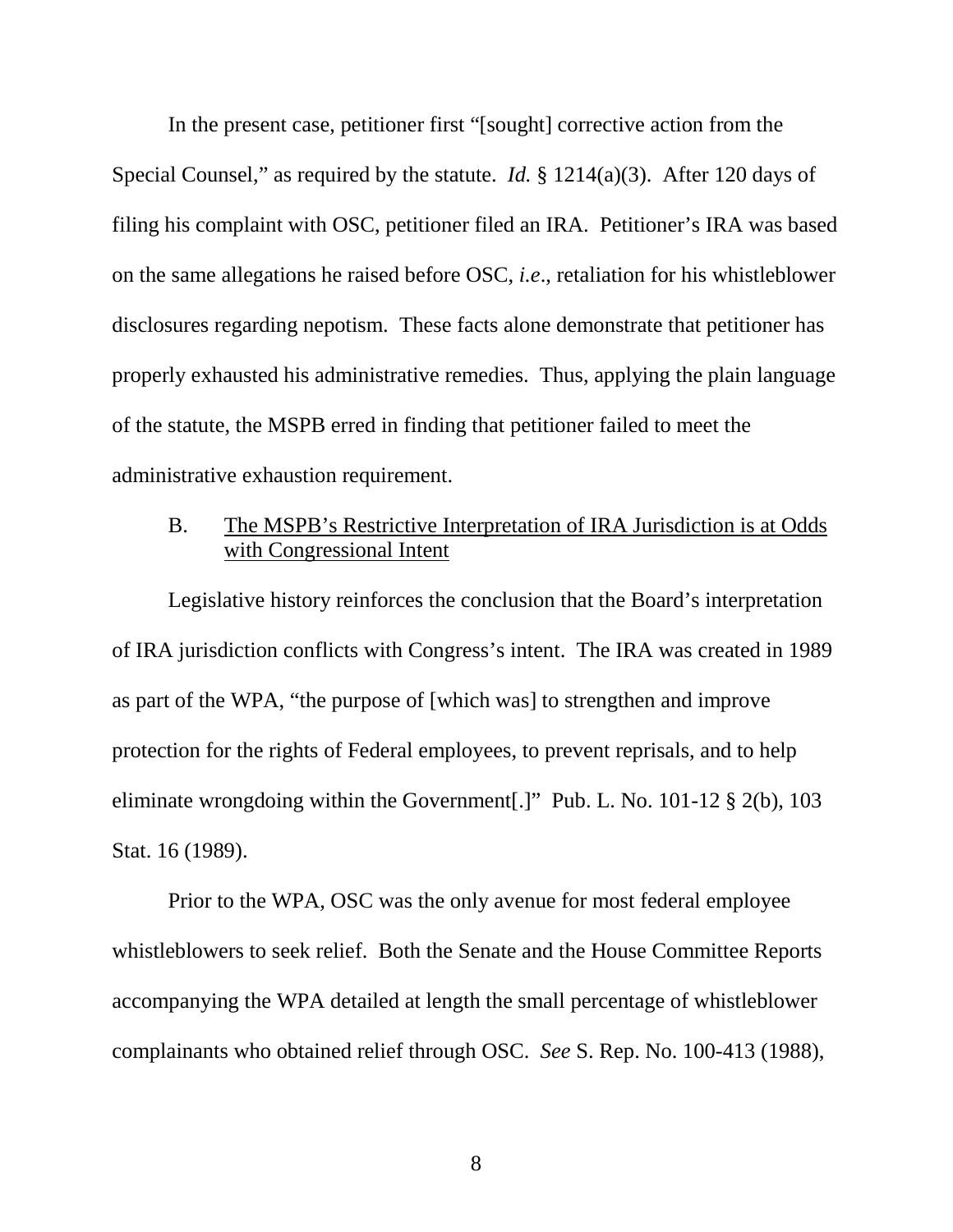at 8-10, 16-17; H.R. Rep. No. 100-[2](#page-13-0)74 (1987), at 18-23.<sup>2</sup> Congress created the IRA "to assure whistleblowers, at the very least, of having an opportunity to argue their case in a hearing—with or without the OSC's involvement." S. Rep. No. 100-413, at 17; H.R. Rep. No. 100-274, at 22-23 (stating that "individuals should have the right to pursue their own cases" before the Board). The Senate Report emphasized that it "is important that whistleblowers who seek the OSC's help not be penalized by any OSC decision *not* to pursue their cases …." S. Rep. No. 100- 413, at 17 (emphasis added); *see also* 5 U.S.C. § 1214(a)(2)(B) (forbidding OSC's analysis of cases from being introduced in IRA proceedings without the consent of the individual pursuing the IRA); *id.* § 1214(a)(4) (barring OSC from participating in an IRA without the individual's consent). Congress's clear intent that OSC's decisions must not penalize whistleblowers clearly encompasses cases in which OSC did not act.

The legislative history of later WPA amendments further militate against the Board's restrictive approach to IRA jurisdiction. The House Committee Report accompanying the 1994 Amendments strengthening the WPA expressly rejected an

<span id="page-13-0"></span><sup>2</sup> Prior to the WPA's enactment, the time period after which a complainant could seek corrective action if OSC did not act was lengthened from 90 to 120 days. *See* S. Rep. No. 100-413, at 17; Pub. L. 101-12 § 3. Notably, the House bill would have permitted IRAs without first requiring OSC proceedings. *See* H.R. Rep. No. 100-274, at 16, 22-23.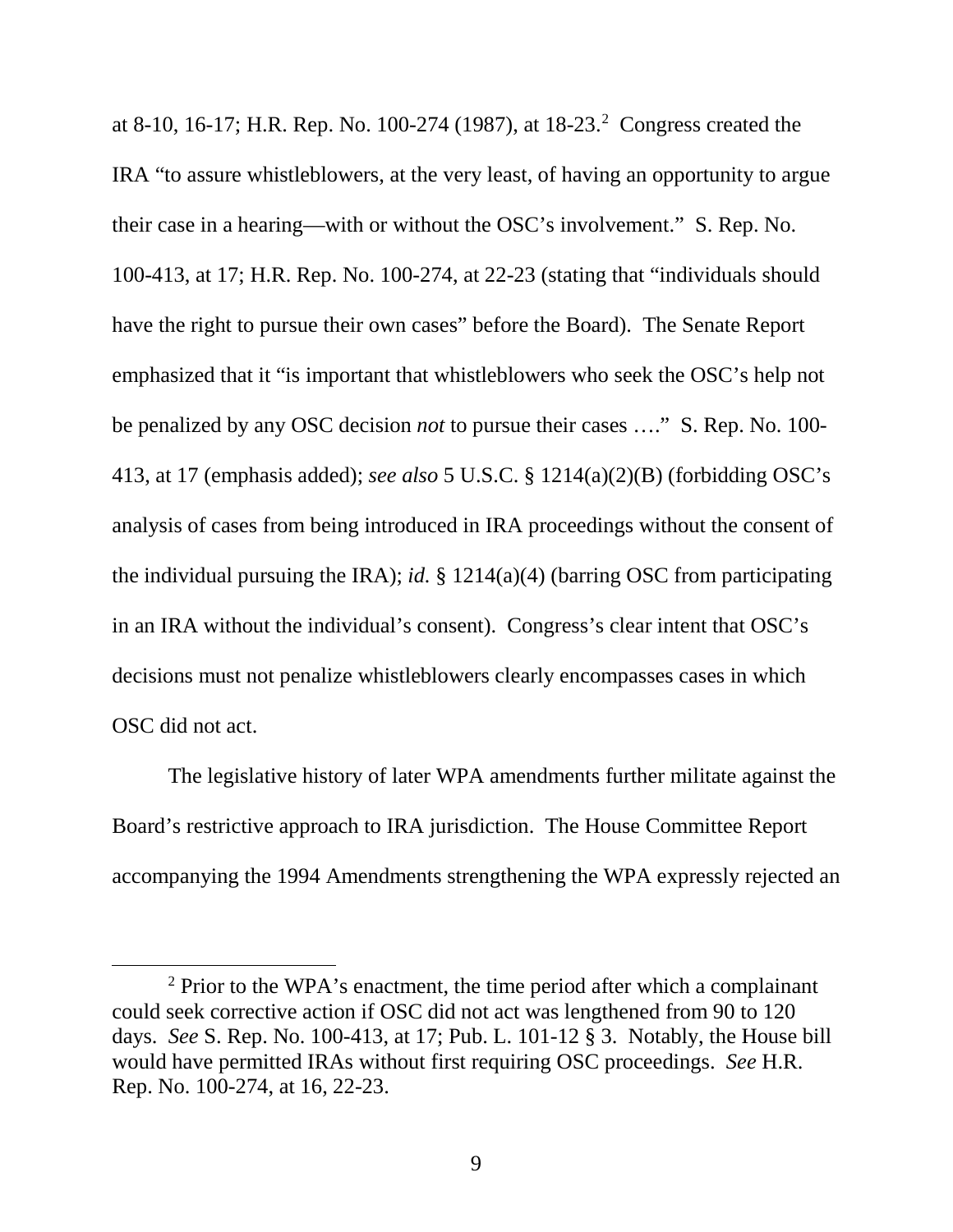MSPB case "limit[ing] protection in Board [IRA] proceedings to the record already presented to the OSC." H.R. Rep. No. 103-769 (1994), at 17 & n.15 (citing *Knollenberg v. Dep't of the Navy*, 47 M.S.P.R. 92 (1991), *aff'd sub nom Knollenberg v. Merit Sys. Prot. Bd.*, 953 F.2d 623 (Fed. Cir. 1992). [3](#page-14-0) In *Knollenberg*, the Board held that the petitioner had not exhausted his administrative remedies before OSC because he had failed to specify that his nonselection was in retaliation for whistleblowing, but alleged only that it contravened his right to merit-based competition for employment. 47 M.S.P.R. at 96-97. According to the House Committee, this decision was part of "a steady attack on achieving the legislative mandate for effective whistleblower protection." H.R. Rep. No. 103-769, at 17 & n.15. On the day the House passed the final 1994 Amendments, Representative Frank McCloskey, the sponsor of the Amendments, explicitly addressed this issue, stating:

To exhaust the OSC administrative remedy and qualify for an individual right of action, an employee or applicant only must allege a violation of section 2302(b)(8). The examples of alleged reprisals listed in the OSC complaint, and the scope of the evidence that a whistleblower presents to the OSC, are completely irrelevant to establish jurisdiction for an IRA.

140 Cong. Rec. 29,353 (1994).

<span id="page-14-0"></span><sup>3</sup> Notwithstanding the House Committee's disagreement with *Knollenberg*, it does not appear that any provision of the 1994 Amendments directly addresses the decision.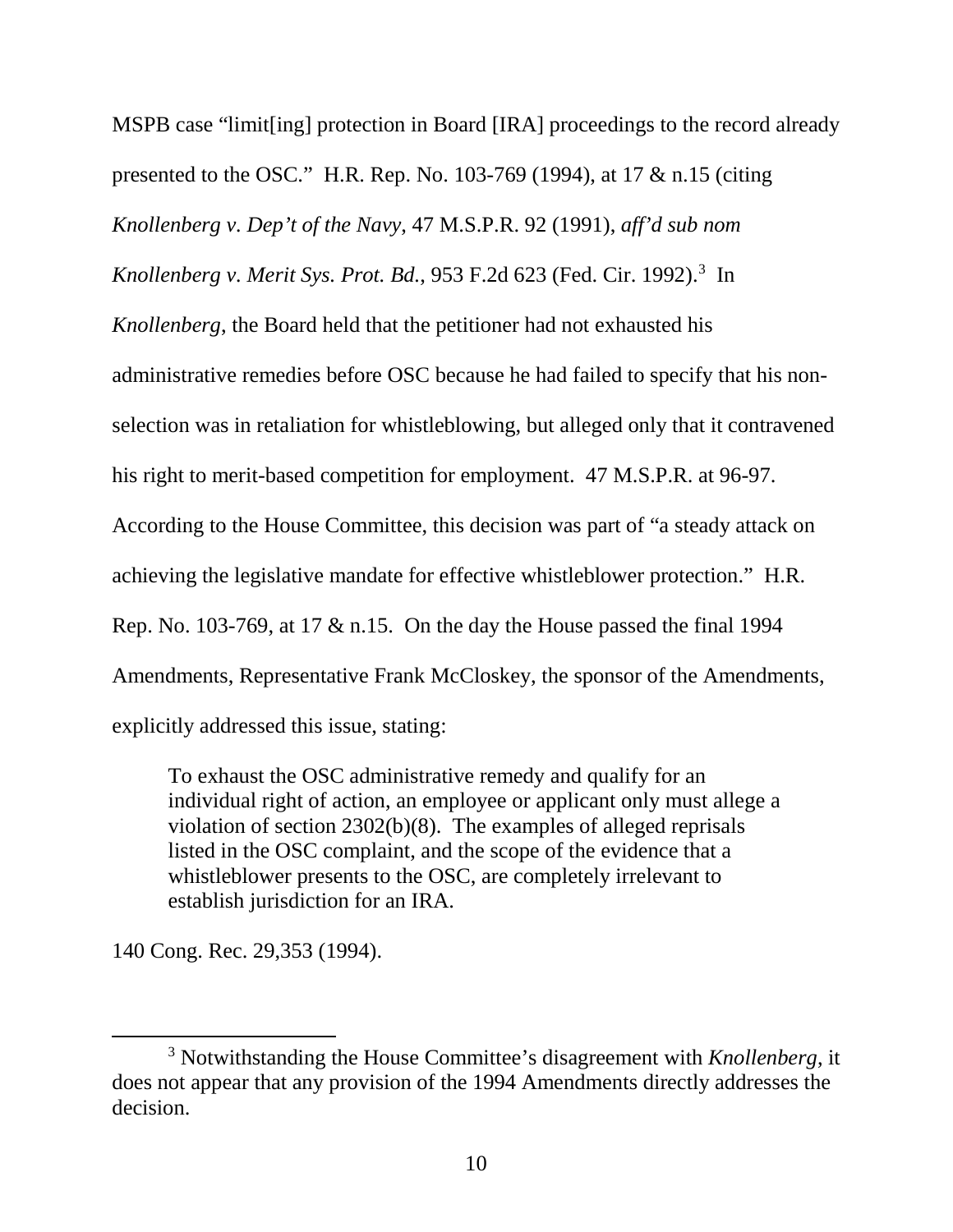More broadly, since the passage of the CSRA in 1978, which first created federal employee whistleblower protections, Congress has repeatedly amended the law to strengthen those protections and foster a favorable environment for whistleblowers. A central purpose of the WPA was to override restrictive interpretations of federal employee whistleblower protections. *See* S. Rep. No. 100-413, at 12-16 (discussing various provisions of the WPA crafted to overturn judicial decisions); H.R. Rep. No. 100-274, at 25-28 (same). Likewise, Congress enacted the 1994 Amendments discussed above to strengthen and expand whistleblower protections and to address "destructive precedents" by the Board and Federal Circuit. H.R. Rep. No. 103-769, at 7, 12, 18. The House Committee Report accompanying that legislation specifically rejected 15 MSPB and Federal Circuit decisions that undermined effective whistleblower protections. *See* H.R. Rep. No. 103-769, at 17-18 & n.15-16.

Again in 2012, Congress passed the WPEA to strengthen whistleblower protections and counter the "evident tendency of adjudicative bodies to scale back" the statute's intended scope. S. Rep. No. 112-155 (2012), at 1-2, 4-6, 9-10. In this legislation, Congress expanded IRA rights from claims of retaliation for making protected whistleblower disclosures under section 2302(b)(8) to claims of retaliation for engaging in certain protected whistleblower activities, such as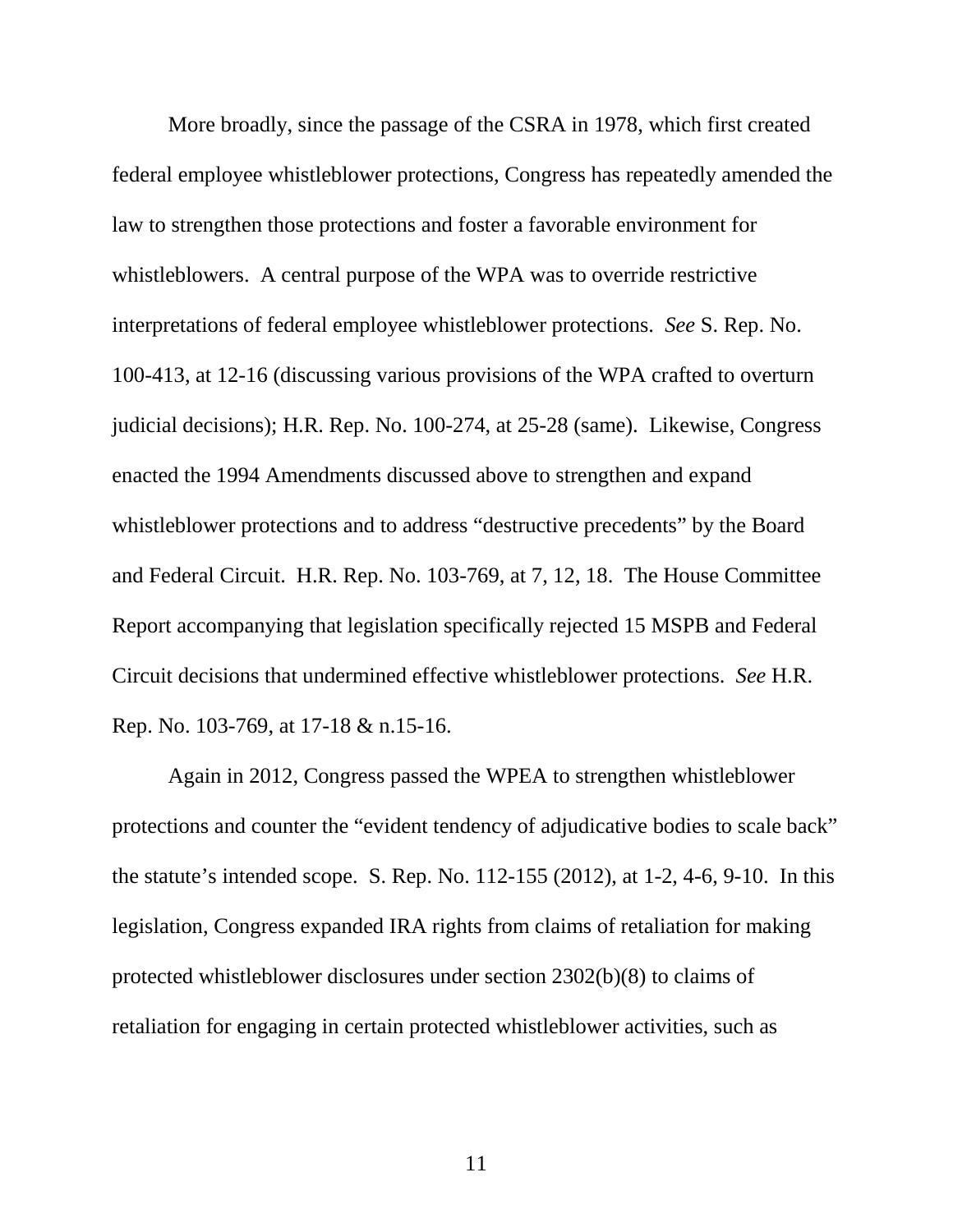disclosing information to an IG or OSC, under section 2302(b)(9). *See* Pub. L. No. 112-199 § 101(b), 126 Stat. 1465; S. Rep. No. 112-155, at 57, 59-60.

In short, the entire legislative history of federal employee whistleblower protections reflects Congress's clear intent to encourage whistleblowing to help eliminate fraud, waste, and abuse within the Federal Government through strong statutory protections backed by effective remedies. The MSPB's approach is inconsistent with that intent and creates barriers for whistleblowers to receive protection. As a result, the Board's restrictive reading of administrative exhaustion requirements creates a chilling effect on whistleblowing, which undermines the ultimate legislative purpose of eliminating government wrongdoing.

- <span id="page-16-0"></span>II. THE BOARD'S APPROACH TO OSC ADMINISTRATIVE EXHAUSTION UNDERMINES THE COMPREHENSIVE STATUTORY SCHEME BY PREJUDICING WHISTLEBLOWERS AND INCREASING ADMINISTRATIVE INEFFICIENCY
	- A. The MSPB's Approach to Administrative Exhaustion Fails to Recognize that Most OSC Complainants are Unrepresented

Petitioner, like the vast majority of individuals who file whistleblower

retaliation complaints with OSC, did not have counsel during the OSC

administrative process. Indeed, according to OSC data, only 10 percent of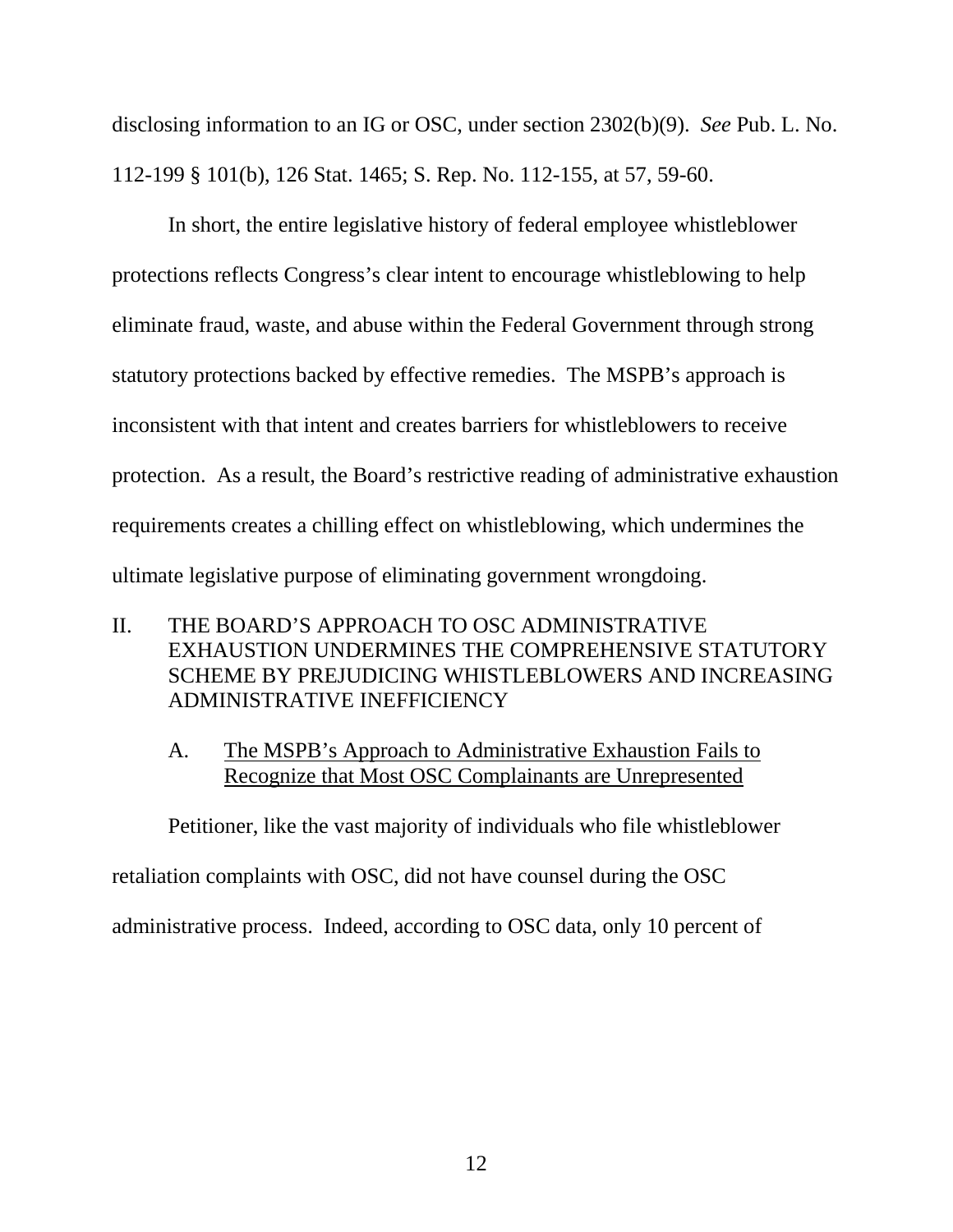whistleblower complainants have the assistance of an attorney in presenting their complaint to OSC. [4](#page-17-0)

OSC's *pro se* complainants generally do not have the training to present a legal case; they typically focus on telling their story, not on the statutory requirements to win their case. The MSPB's requirement that they provide the precise details of each protected disclosure is particularly problematic because complainants frequently do not have a full understanding of the statutory definition and case law defining the scope of protected disclosures. For example, the WPA protects "any disclosure" of certain types of government wrongdoing, whether the disclosure was formal or informal, oral or in writing, regardless of when or to whom it was made. 5 U.S.C.  $\S$  2302(b)(8), (f)(1). If a whistleblower disclosure is unproven, or even inaccurate, the statute still protects it if a disinterested observer with knowledge of the essential facts could reasonably conclude it to be true. *Id*. § 2302(b). If a complainant believes that only formal disclosures—such as petitioner's complaint to the IG here—are protected, he or she may not provide specific information about informal disclosures in an OSC complaint.

<span id="page-17-0"></span><sup>4</sup> This includes whistleblower retaliation complaints under section 2302(b)(8) since 1998, as well as complaints under section 2302(b)(9) after the effective date of the WPEA. *See supra* Section II.B. This statistic may slightly overestimate attorney representation because complainants assisted by nonattorney representatives, such as a union official, may be coded as represented in OSC's system.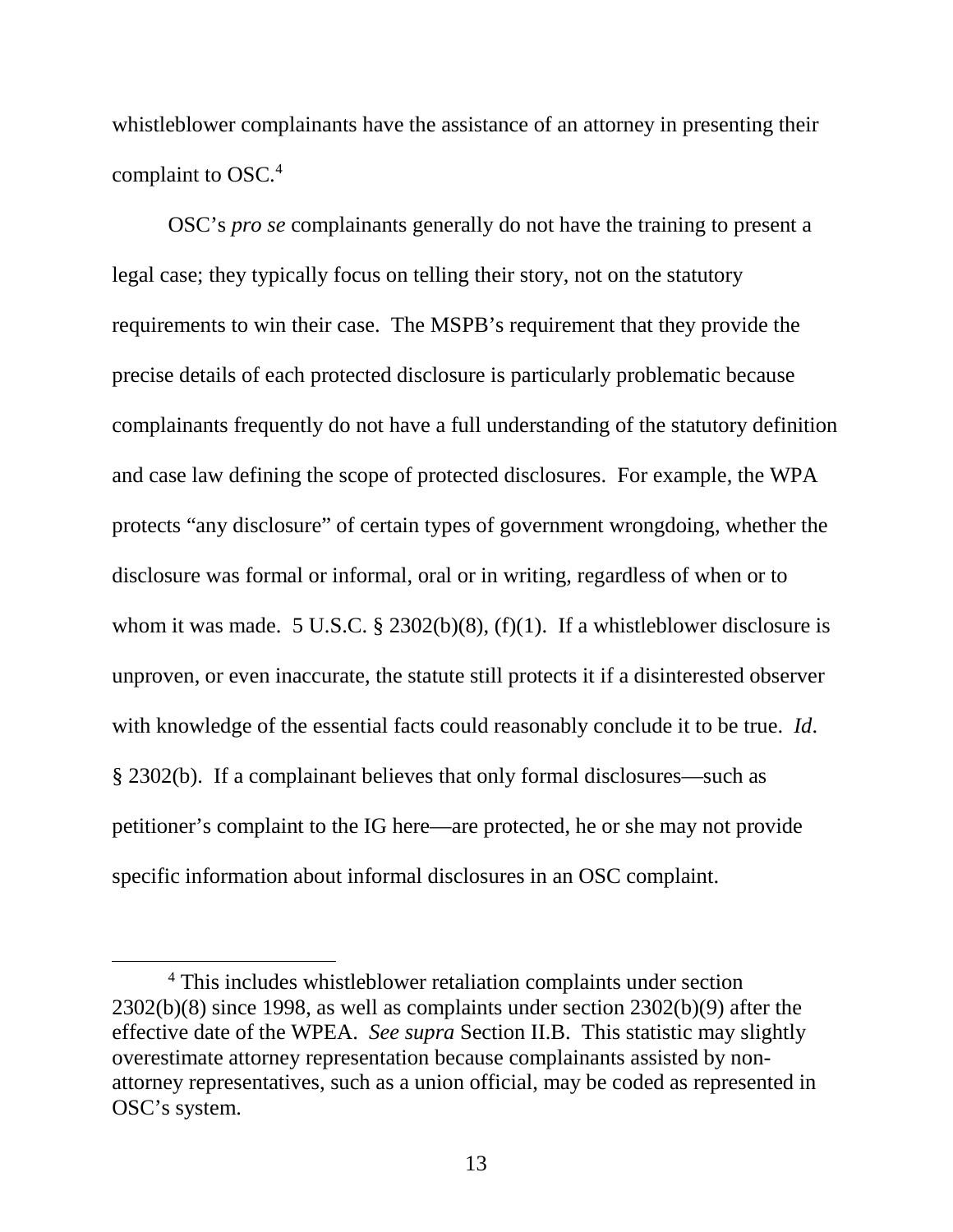Significantly, the Board has not always taken such a restrictive approach to OSC administrative exhaustion in cases involving *pro se* petitioners. For example, in *Tuten v. Department of Justice*, the Board overturned an AJ decision dismissing an IRA for failure to exhaust administrative remedies. 104 M.S.P.R. 271 (2006), *aff'd sub nom. Tuten v. Merit Sys. Prot. Bd*., No. 2007-3145, 2007 WL 2914787 (Fed. Cir. Oct. 5, 2007). Tuten's OSC complaint stated broadly that she had reported government wrongdoing including "gross mismanagement, abuse of office [sic], waste of funds, falsification of medical records, [and] illegal transfer of sick inmates[.]" *Id.* at 275. The Board held that the AJ did not read the petitioner's *pro se* OSC complaint sufficiently broadly and erred in dismissing the IRA for failure to exhaust administrative remedies. *Id. Tuten* is indistinguishable from the present case; indeed, by identifying the recipients of potentially protected disclosures, petitioner provided more specific detail here.

The MSPB's failure to account for petitioner's *pro se* status for OSC administrative exhaustion is also at odds with its approach to individuals who are unrepresented before the Board. In that context, the "Board has held that administrative judges should provide more guidance to *pro se* appellants and interpret their arguments in the most favorable light." *Miles v. Dep't of Veterans Affairs*, 84 M.S.P.R. 418, 421 (1999). Individuals before the Board, "particularly those without the benefit of legal counsel, are not required to plead the issues with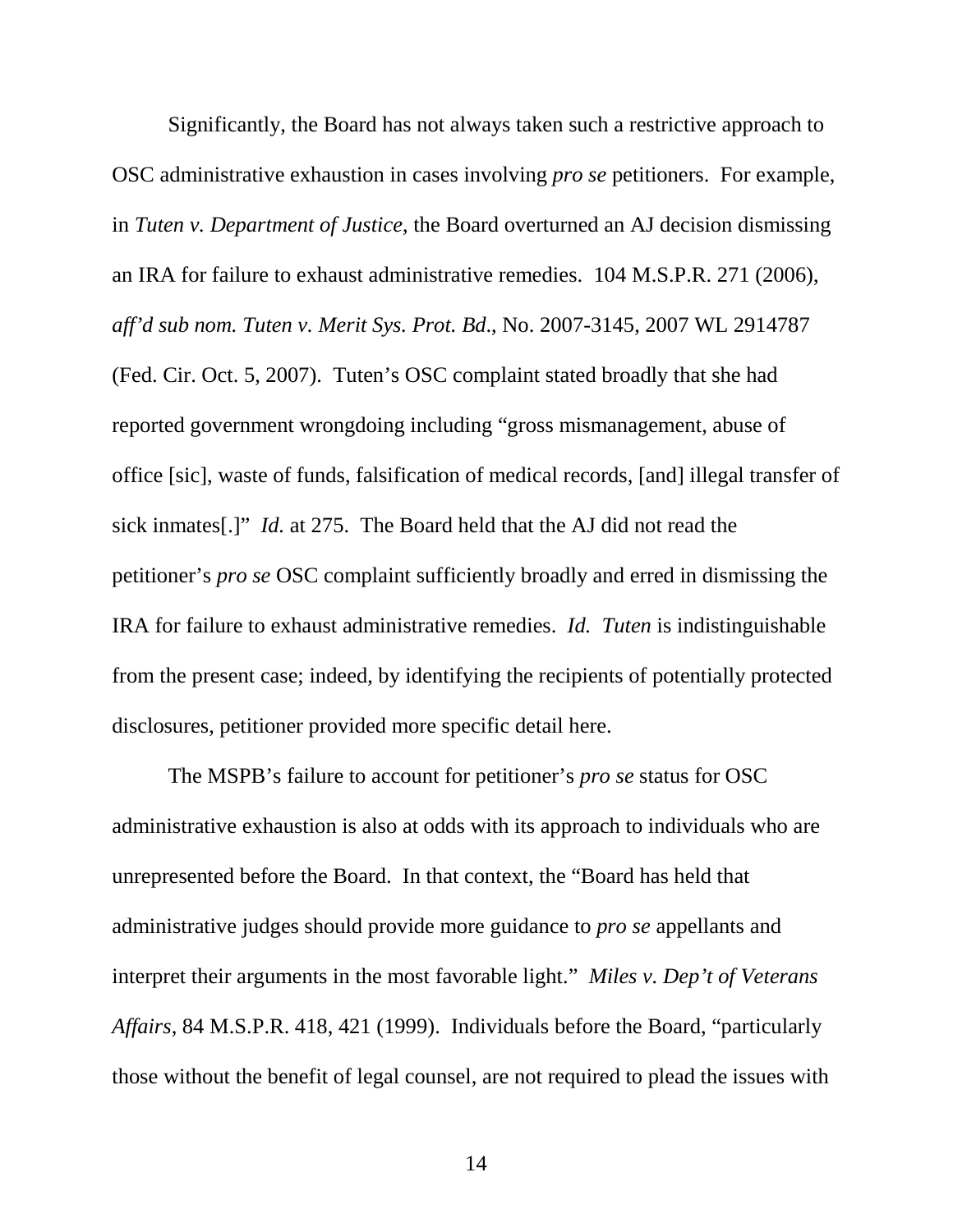the precision required of an attorney in a judicial proceeding." *Melnick v. Dep't of Hous. & Urban Dev*., 42 M.S.P.R. 93, 97 (1989), *aff'd* 899 F.2d 1228 (Fed. Cir. 1990); *see also Becker v. Dep't of Veterans Affairs*, 76 M.S.P.R. 292, 298 n.4 (1997) (admonishing the AJ on remand to "bear in mind the appellant's *pro se* status" and "read his pleadings liberally"). Likewise, the Federal Circuit reversed an MSPB decision that it lacked jurisdiction where the petitioner's *pro se* argument was sufficient to "put the board on notice of the reason" for jurisdiction. *Roche v. U.S. Postal Serv.*, 828 F.2d 1555, 1558 (Fed. Cir. 1987). It is inconsistent, and indeed, unfair to accommodate *pro se* petitioners before the Board while holding them to hyper-technical standards during the previous administrative process.

In the analogous context of administrative exhaustion of employment discrimination complaints, the U.S. Supreme Court has emphasized that procedural "technicalities are particularly inappropriate in a statutory scheme in which laymen, unassisted by trained lawyers, initiate the process." *Love v. Pullman Co*., 404 U.S. 522, 527 (1972). In line with that reasoning, this Court has held that employment discrimination charges are construed with "utmost liberality" and "should not be held to the higher standard of legal pleading" because they are generally filed by laypersons. *B.K.B. v. Maui Police Dep't*, 276 F.3d 1091, 1100, 1103 (9th Cir. 2002), *as amended* (Feb. 20, 2002); *see also Lyons v. England*, 307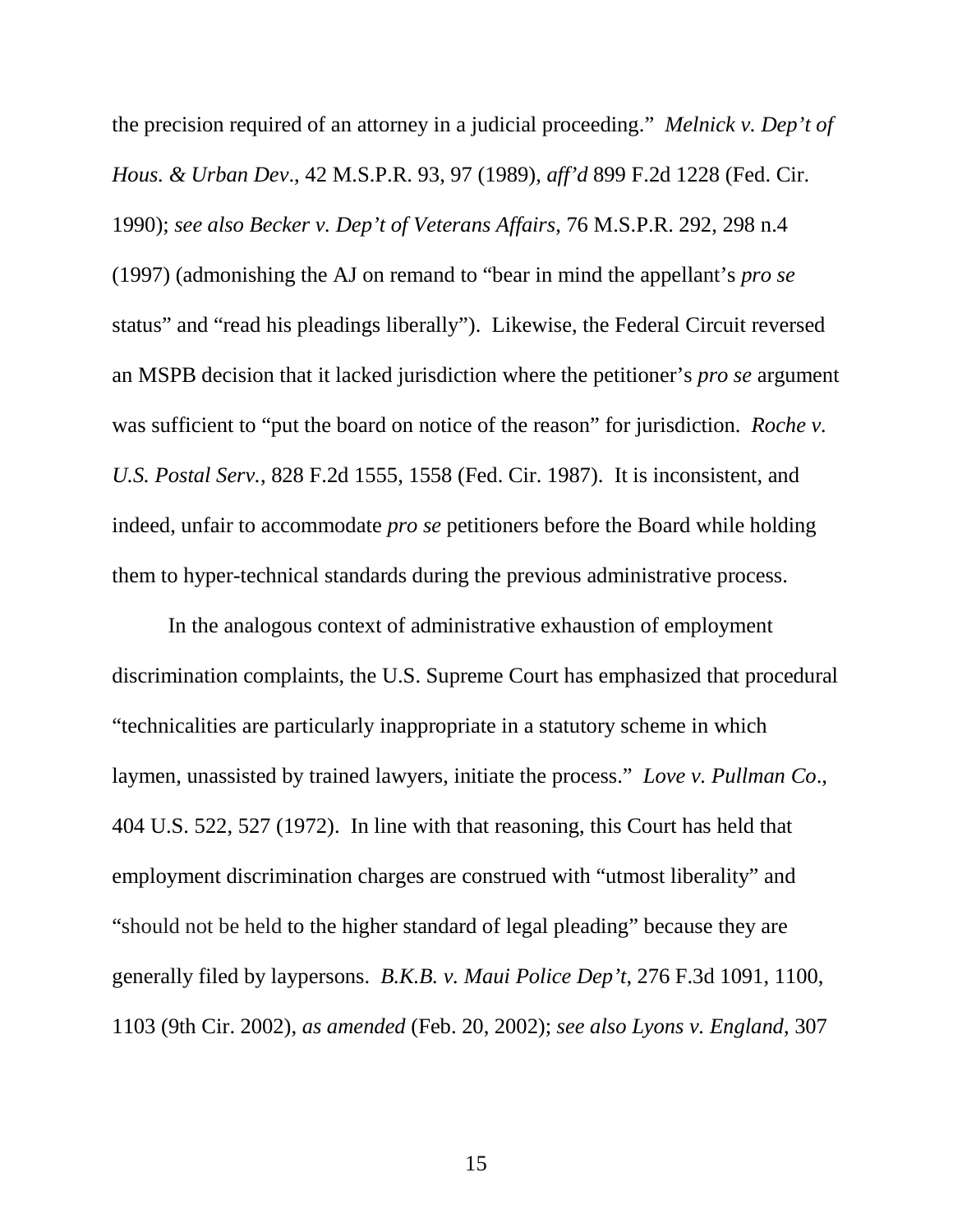F.3d 1092, 1104 (9th Cir. 2002); *Greenlaw v. Garrett*, 59 F.3d 994, 999 (9th Cir. 1995); *McConnell v. Gen. Tel. Co. of Cal.*, 814 F.2d 1311, 1316 (9th Cir. 1987).

# B. The MSPB's Approach to Administrative Exhaustion Ignores that OSC Complainants Lack Access to Agency Information

The WPA does not provide a whistleblower complainant with discovery tools to seek information from an employing agency unless and until he or she files an IRA, reinforcing the conclusion that Congress did not intend to require OSC complainants to provide exhaustive details in their OSC complaints. The statute assigns OSC the responsibility to investigate prohibited personnel practices during the administrative process. *See* 5 U.S.C. § 1214(a)(1)(A). OSC's investigative responsibility is paired with the statutory authority to interview witnesses, take depositions, request documents, and issue interrogatories to agency officials*. See id.* § 1212(a)-(b). The statute does not grant such authority to OSC complainants, and OSC does not share its investigative files with complainants. Accordingly, this statutory structure does not contemplate that individuals seeking corrective action from OSC would bear the responsibility of collecting and providing the precise factual underpinnings of each element of their claims.

The Board's requirement that OSC complainants must provide precise information about each whistleblower disclosure is especially problematic because, as noted above, the WPA provides broad protection to formal and informal disclosures of government wrongdoing. *See* 5 U.S.C. § 2302(b)(8), (f)(1), *supra* 

16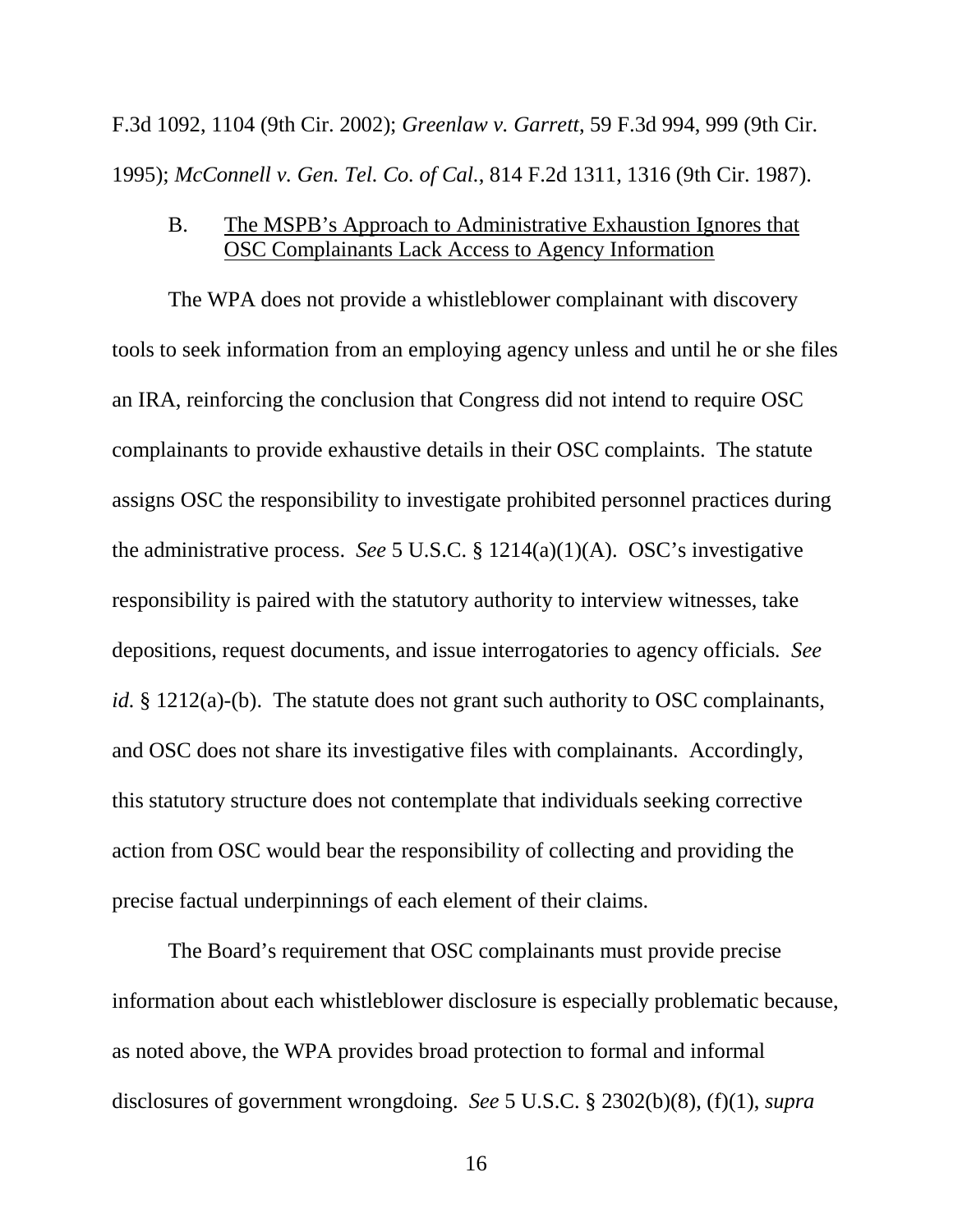Part II.A. Although an OSC complainant may be more likely to have details or records of formal complaints, such as petitioner's disclosure to the IG, they may not recollect or have access to the precise details of all disclosures that may be protected under the statute. When a complainant has raised potential government wrongdoing repeatedly and informally within an agency, he or she may be particularly unlikely to be able to provide OSC with precise details of each potentially protected disclosure.<sup>[5](#page-21-0)</sup> Even when a complainant retains counsel before OSC, he or she may not have kept meticulous records of repeated informal disclosures such that the attorney can provide precise details to OSC. In some situations, complainants may know or suspect that the agency has documents showing their disclosures or documents suggesting retaliation, but they may not have access to those documents. While OSC complainants may supplement their complaints during the administrative process, without access to agency information and documents the OSC investigation is unlikely to enable them to provide precise details about each potentially protected disclosure.

In the present case, the MSPB faulted petitioner for failing to identify the specific date of his whistleblower disclosure and the name of the second agency

<span id="page-21-0"></span><sup>5</sup> The Board has previously rejected applying such specificity standards for protected disclosures. *See Keefer v. Dep't of Agric.*, 82 M.S.P.R. 687, 693 (1999) (holding that the WPA does not require "that a disclosure be made with such specificity as to enable the recipient of the disclosure to conduct an investigation without having to return to the employee for additional information".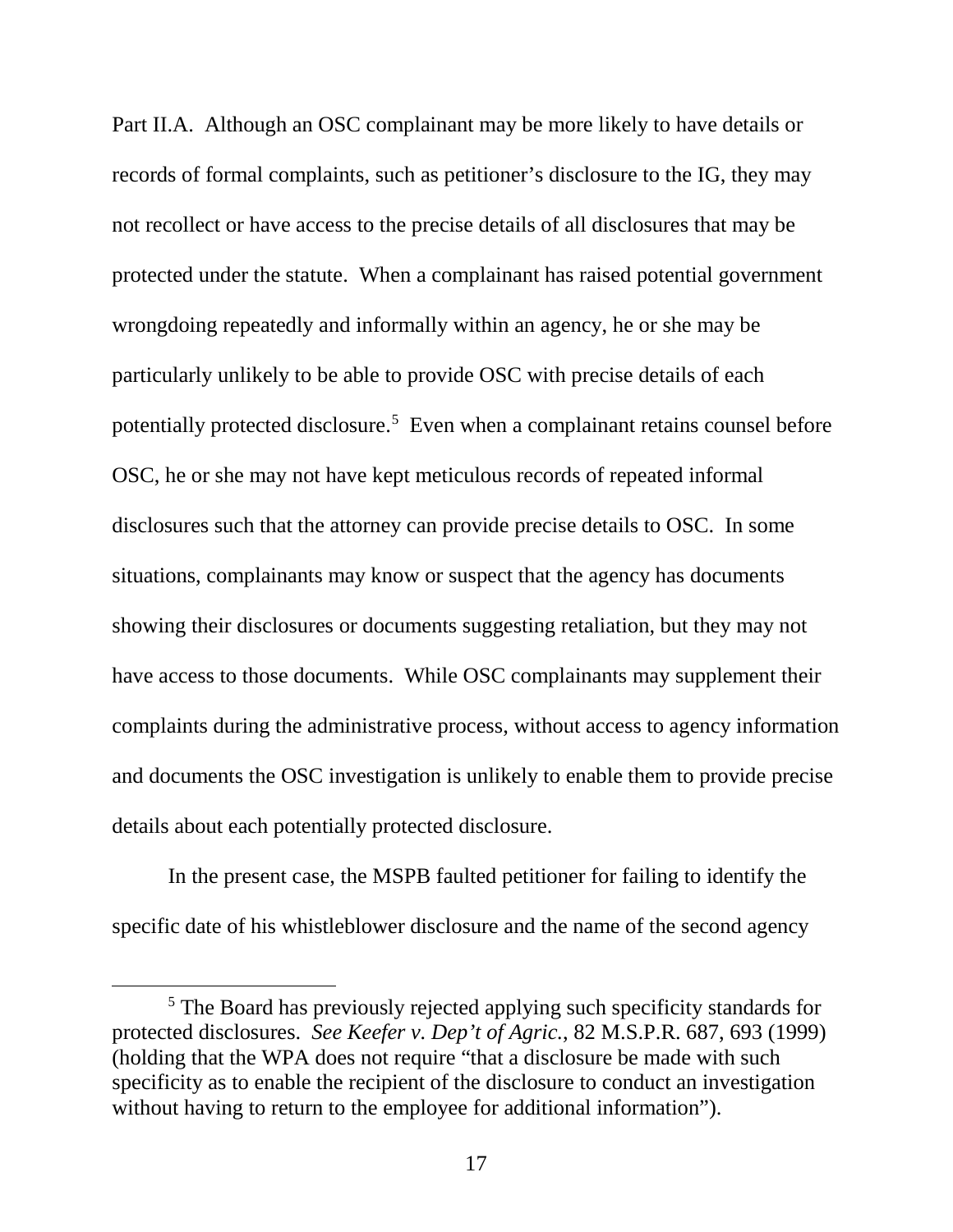official to whom he made it. It would undercut the statutory scheme to require lay complainants without access to agency information to provide the precise dates and each recipient of protected disclosures.

## C. The MSPB's Approach to Administrative Exhaustion of OSC Remedies Undermines Administrative Efficiency

Congress intended the OSC administrative process to be informal and efficient—one in which disputes can be resolved without engaging the more formal MSPB adjudicative process. The Board's technical reading of the administrative exhaustion requirement formalizes this process, and makes it more obscure and intimidating for complainants. If whistleblower complainants must provide the "precise" details of each element of their legal claims to OSC, they need more background information about the statutory structure and protections, and may have to do their own investigative work to access those details. As noted above, complainants do not have investigative authority during the administrative process, and they generally do not have legal training and experience. *See supra* Parts II.A-B. By attempting to do their own investigative work, complainants may inadvertently and unknowingly engage in actions that violate agency policies or privacy laws, leaving them vulnerable to possible adverse or disciplinary actions. Alternatively, they may feel they must hire attorneys to file a complaint with OSC. Placing such burdens on complainants undermines the purpose of providing an administrative investigative process in the first place.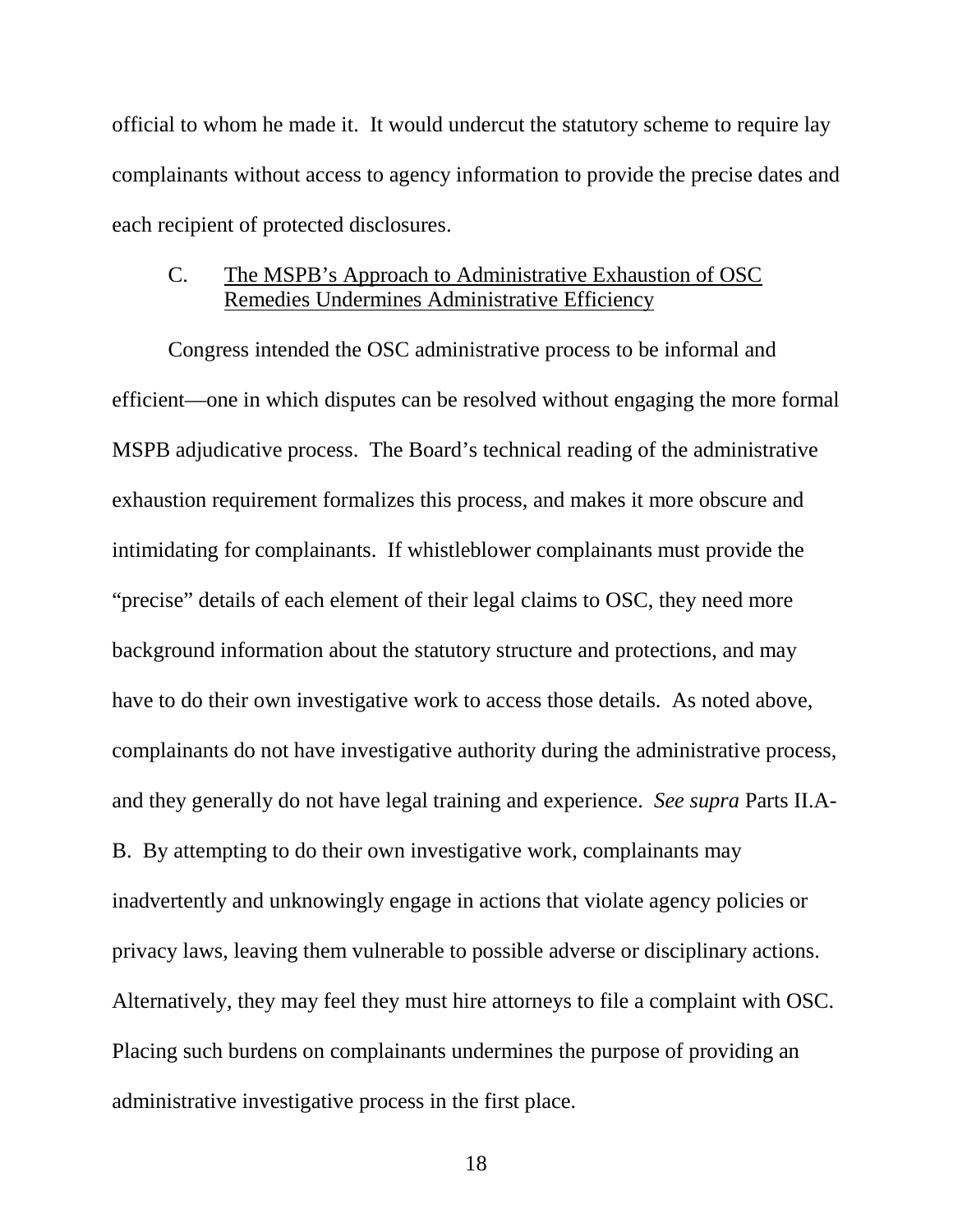Moreover, due to the absence of a statute of limitations for bringing whistleblower retaliation complaints to OSC, the Board's approach to administrative exhaustion increases procedural inefficiencies and creates perverse outcomes. When the Board determines that a whistleblower has not exhausted his or her administrative remedies with OSC prior to filing an IRA, that individual may simply file another OSC complaint, regardless of the amount of time that has passed since the allegations occurred. If OSC closes the new complaint or 120 days pass, the individual may file another IRA with the Board. Multiple reviews of the same allegations wastes OSC's, MSPB's, and complainants' time and resources, and is not what Congress intended.[6](#page-23-1)

# <span id="page-23-0"></span>III. PETITIONER EXHAUSTED ADMINISTRATIVE REMEDIES BY PROVIDING A SUFFICIENT BASIS FOR OSC TO INVESTIGATE

# A. Whistleblower Complainants Must Provide OSC a Sufficient Basis to Investigate

It does not appear that the Ninth Circuit has interpreted the standard for exhausting OSC administrative remedies prior to filing an IRA with the Board. The Federal Circuit and the MSPB have articulated a general standard that the

<span id="page-23-1"></span><sup>6</sup> To the extent MSBP seeks to eliminate weak claims through its restrictive approach to administrative exhaustion, Congress expressly precluded such methods by making the IRA a *de novo* proceeding not based on OSC's administrative record, and by allowing multiple complaints based on the same allegations. The Board does not have the authority to restrict the scope of IRA jurisdiction that Congress enacted.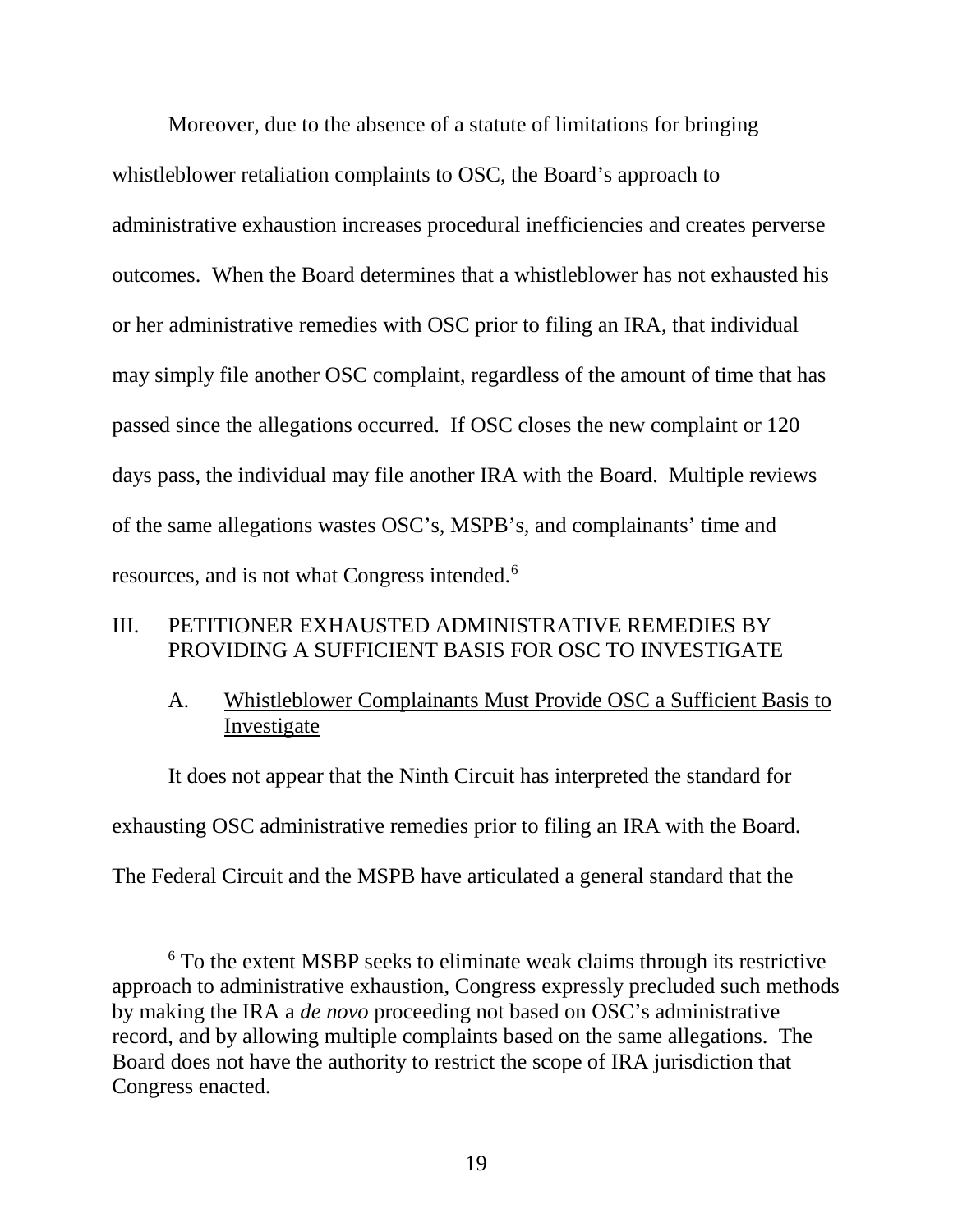Court may adopt to maintain consistency among Courts of Appeal.<sup>[7](#page-24-0)</sup> The Federal Circuit has held that in order to satisfy the administrative exhaustion requirement, an individual must articulate to OSC the basis for his or her request for corrective action "with reasonable clarity and precision." *Ellison v. Merit Sys. Prot. Bd.*, 7 F.3d 1031, 1037 (Fed. Cir. 1993); *Ward v. Merit Sys. Prot. Bd*., 981 F.2d 521, 526 (Fed. Cir. 1992). The modifier is highly significant—*reasonably* precise information is required, not *the* precise details.<sup>[8](#page-24-1)</sup> Because the purpose of the administrative exhaustion requirement is to give OSC the opportunity to investigate and seek corrective action before involving the Board in the case, the individual must give OSC sufficient basis to pursue an investigation that might lead to corrective action. *See Ward*, 981 F.2d at 526. If an individual has informed OSC of the grounds for his or her whistleblower retaliation complaint, he

 $\overline{\phantom{a}}$ 

<span id="page-24-0"></span><sup>7</sup> The Tenth Circuit has adopted this standard. *See Acha v. Dep't of Agric.*, 841 F.3d 878, 883-84 (10th Cir. 2016).

<span id="page-24-1"></span><sup>8</sup> In three opinions, the Federal Circuit has articulated in *dicta* the more restrictive "precise ground" formulation that the Board used here, while applying the standard above. *See Briley v. Nat'l Archives & Records Admin.*, 236 F.3d 1373, 1377 (Fed. Cir. 2001) (petitioner exhausted administrative remedies where she provided the general nature of her disclosures to OSC and more detail before the Board); *Ellison v. Merit Sys. Prot. Bd*., 7 F.3d 1031, 1037 (Fed. Cir. 1993) (petitioner's OSC complaint appeared to raise a personal grievance and did not provide a sufficient basis for OSC to investigate a disclosure to an IG); *Ward v. Merit Sys. Prot. Bd*., 981 F.2d 521, 526 (Fed. Cir. 1992) (disclosure that an official approved unnecessary travel was not "sufficient notice" to OSC of a disclosure that the same official herself traveled unnecessarily). The Court may reject this *dicta*  while adopting the Federal Circuit's substantive standard.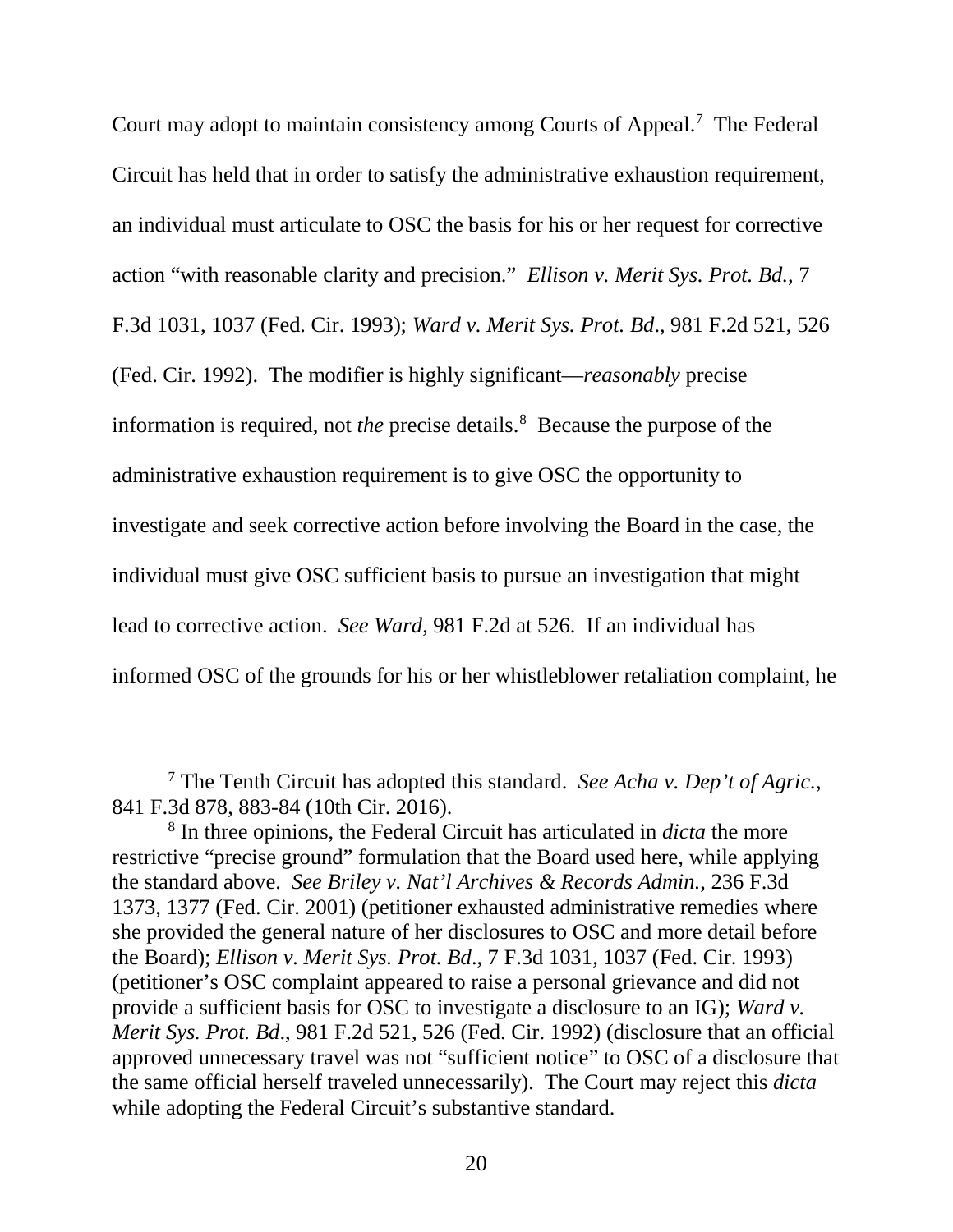or she may add more detail during Board proceedings. *See Briley*, 236 F.3d at 1378 (holding that Briley's OSC complaint "contain[ed] the core" of her claim and gave "OSC sufficient basis to pursue an investigation"); *Heining v. Gen. Servs. Admin.*, 61 M.S.P.R. 539, 547 (1994) (petitioner did not characterize allegations differently, but merely added more detail, before the Board).

This Court should interpret and apply that standard consistent with the Ninth Circuit's approach to administrative exhaustion in the analogous context of employment discrimination claims. This Court has followed an analytically similar framework in those cases, focusing in part on whether the discrimination charge provided the information needed to conduct an administrative investigation. Employment discrimination claims are exhausted before the Equal Employment Opportunity Commission (EEOC) if the claims could "reasonably be expected to grow out of the charge of discrimination" because they are "like or reasonably related to the allegations contained in the EEOC charge." *Lyons*, 307 F.3d at 1104 (overturning an "excessively narrow and over-technical" interpretation of the petitioner's administrative complaint) (internal quotations and citations omitted); *see also B.K.B*, 276 F.3d at 1100-03; *EEOC v. Farmer Bros. Co.*, 31 F.3d 891, 899 (9th Cir. 1994); *Oubichon v. N. Am. Rockwell Corp.*, 482 F.2d 569, 571 (9th Cir. 1973). This standard is met "to the extent that [later] claims are consistent with the plaintiff's original theory of the case." *Arizona ex rel. Horne v. Geo Grp., Inc*.,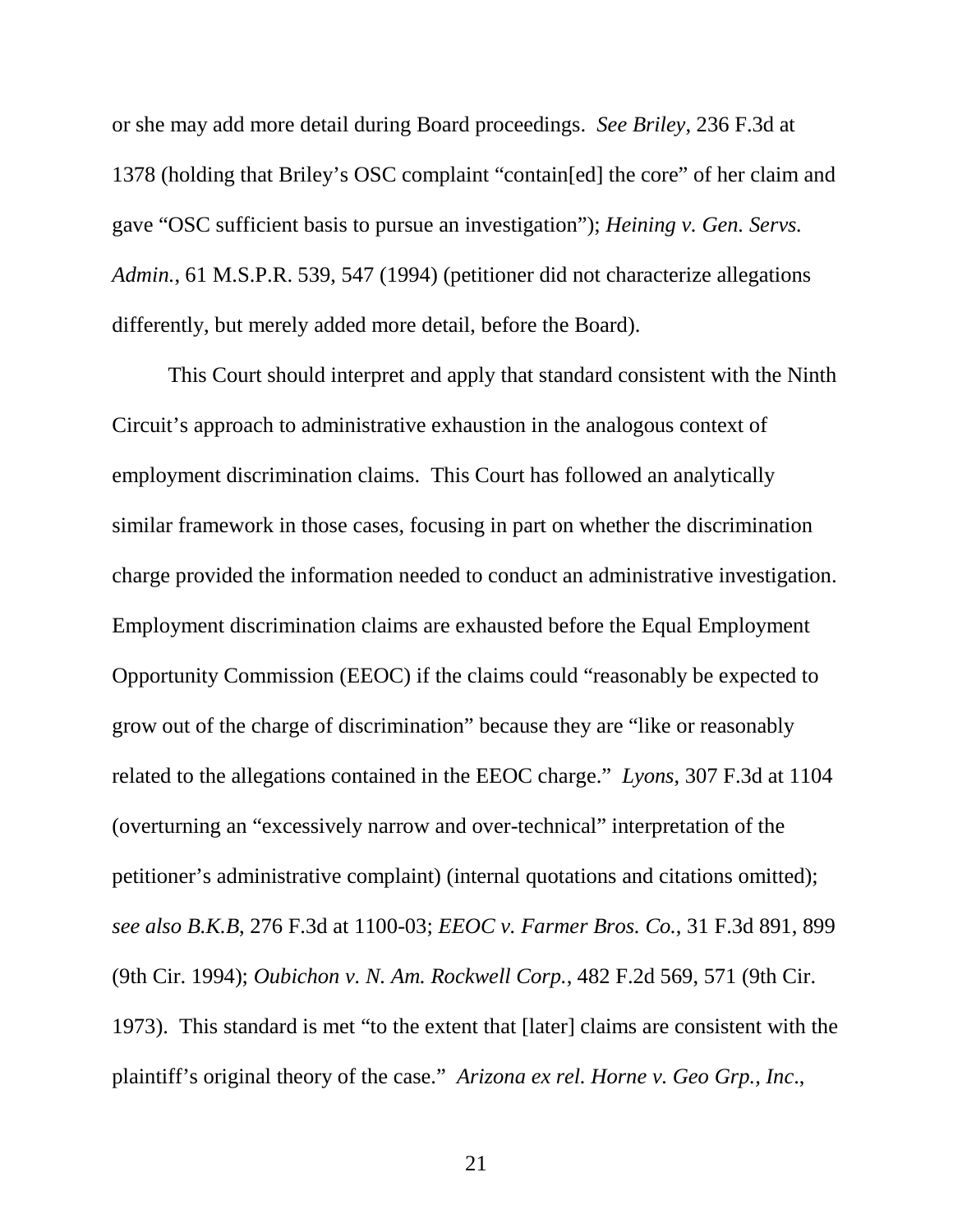816 F.3d 1189, 1205 (9th Cir. 2016), *cert. denied sub nom. Geo Grp., Inc. v.* 

*EEOC*, 137 S. Ct. 623 (2017). This Court has observed that requiring additional investigative and conciliative efforts for related incidents not listed in the EEOC charge would be redundant and serve no purpose other than creating a procedural technicality. *See Brown v. Puget Sound Elec. Apprenticeship & Training Trust*, 732 F.2d 726, 729-30 (9th Cir. 1984).

In addition, two Circuit Courts have applied the same administrative exhaustion standard to whistleblower retaliation claims under the Sarbanes-Oxley Act of 2002 (SOX).<sup>[9](#page-26-0)</sup> In *Wallace v. Tesoro Corporation*, the Fifth Circuit Court of Appeals held that for SOX whistleblower retaliation claims, "[t]he scope of a judicial complaint is limited to the sweep of the [Occupational Safety and Health Administration] investigation that can reasonably be expected to ensue from the administrative complaint." 796 F.3d 468, 476 (5th Cir. 2015). The Fifth Circuit joined the Fourth Circuit, which applied the same standard in *Jones v. Southpeak Interactive Corporation*, 777 F.3d 658 (4th Cir. 2015). Similar to the procedures under the WPA, the SOX requires that a whistleblower must first file an administrative complaint with OSHA, and must then wait 180 days for OSHA to investigate the allegation and issue a decision. *See* 18 U.S.C. § 1514(a)(b)(1). If

<span id="page-26-0"></span><sup>9</sup> To OSC's knowledge, the Fourth and Fifth Circuit Courts are the only circuit courts to address the administrative exhaustion issue in SOX whistleblower retaliation claims directly.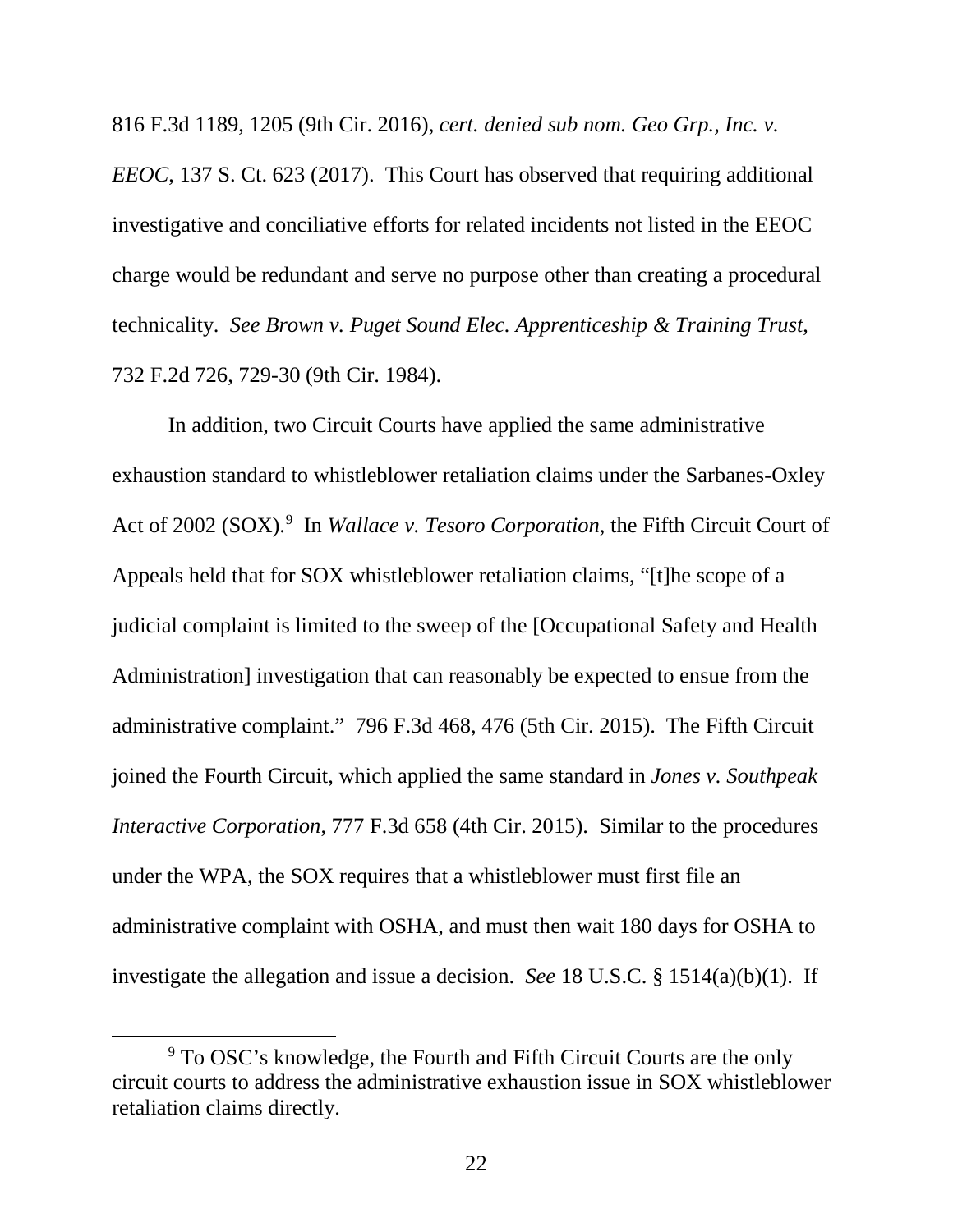after 180 days OSHA has not issued a final decision, the whistleblower may file a claim in the appropriate district court. *Id.*

Finally, this Court's approach to administrative exhaustion should take into account that the "WPA is remedial legislation, intended to improve protections for federal employees, and should be construed to effectuate that purpose." *King v. Dep't of Health & Human Servs.*, 71 M.S.P.R. 22, 32 (1996); *see also Hudson v. Dep't of Veterans Affairs*, 104 M.S.P.R. 283, 287 (2006); *Porter v. Dep't of the Treasury*, 80 M.S.P.R. 606, 609 (1999).

# B. Petitioner Exhausted OSC Administrative Remedies as to his Disclosure of Nepotism to Agency Officials

Applying these principles to the present case, petitioner plainly exhausted his OSC administrative remedies as to his allegation that he was terminated and barred from the Army base in retaliation for his whistleblower disclosures regarding nepotism to agency officials. Petitioner's OSC complaint expressly stated that he repeatedly complained of nepotism to three named agency officials who refused to address it, and that his employment was terminated and he was barred from the base in retaliation for his whistleblower disclosures. ER 866-67. On its face, this is reasonably clear and precise and provides OSC more than sufficient basis to investigate.

That petitioner's OSC complaint attributed the allegedly retaliatory personnel actions to the October 26, 2012 disclosure to the IG and not the July 25,

23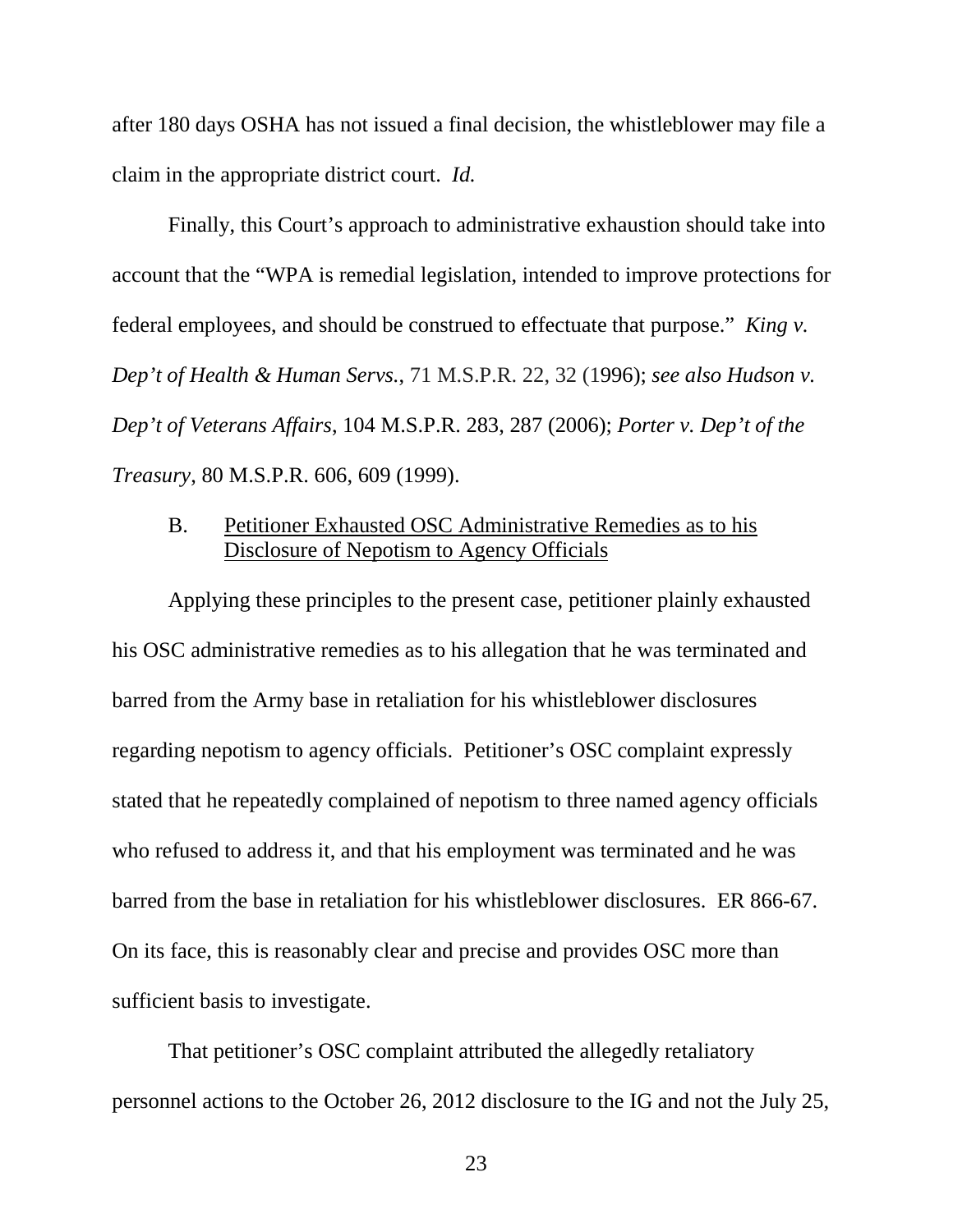2013 disclosure to agency officials is immaterial because OSC whistleblower retaliation investigations always analyze whether there is a causal connection between a protected disclosure and a challenged personnel action.<sup>[10](#page-28-0)</sup> OSC investigators have the legal training, background, and investigative tools to analyze the factual underpinnings of a whistleblower retaliation claim and how they may or may not fit together to meet the statutory definition of a prohibited personnel practice. In short, petitioner properly provided the "core" of his whistleblower retaliation claim to OSC and then correctly sought to provide additional details during the Board proceedings. *See Briley*, 236 F.3d at 1378; *Heining*, 61 M.S.P.R. at 547.

 $\overline{\phantom{a}}$ 

<span id="page-28-0"></span><sup>&</sup>lt;sup>10</sup> To the extent that the MSPB considered OSC's closure letter's reference to petitioner's disclosure to the IG, the statute and established case law preclude the Board from relying on OSC's characterization of petitioner's allegations. *See supra* Parts I.A-B.; *Bloom v. Dep't of the Army*, 101 M.S.P.R. 79, 84 (2006); *Costin v. Dep't of Health & Human Servs.*, 64 M.S.P.R. 517, 533 (1994) (Chairman Erdreich, dissenting in part) ("An OSC letter notifying a complainant that it has terminated its investigation is typically general in nature, and should not be the basis of a determination that the appellant has failed to exhaust his OSC remedy.").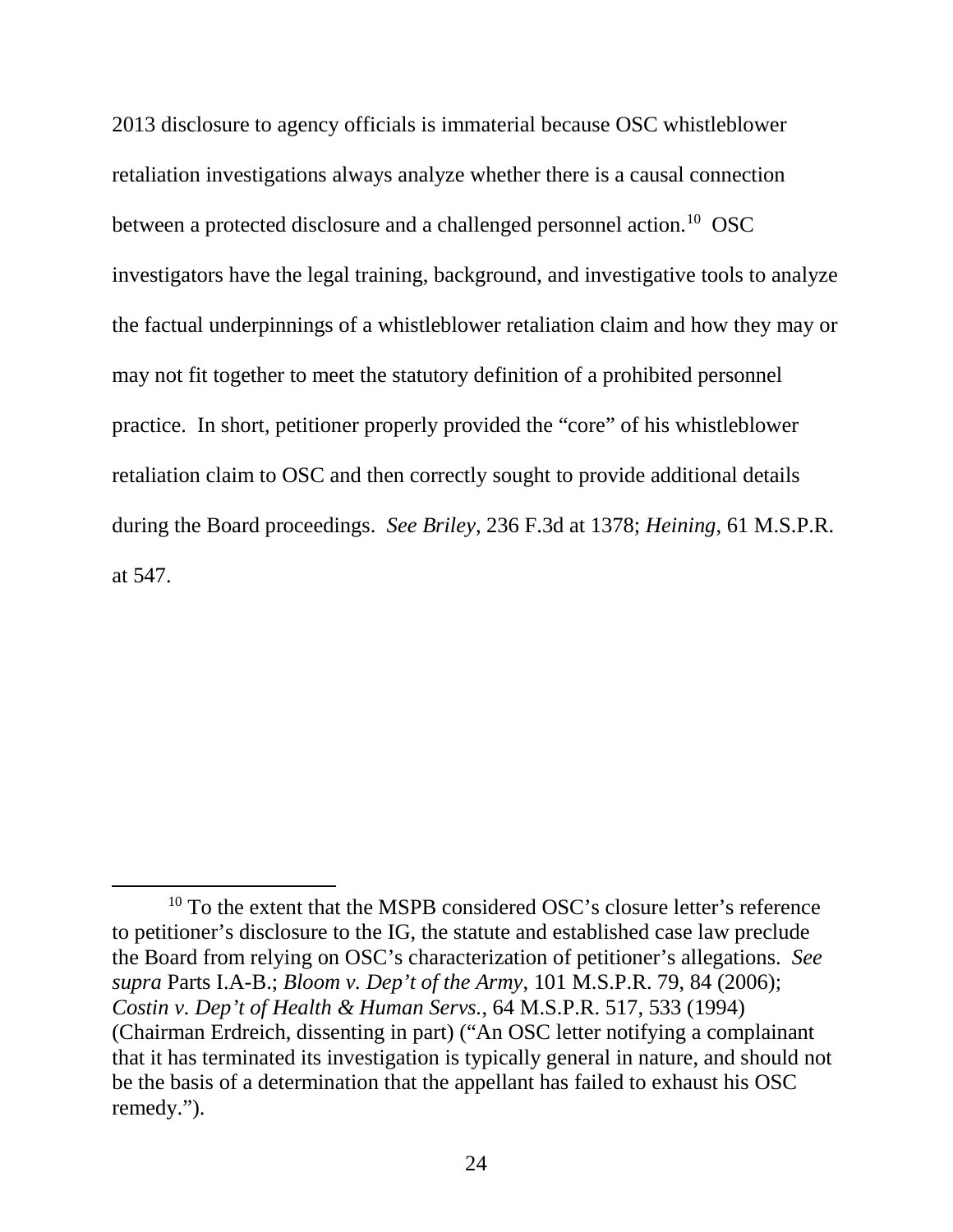### **CONCLUSION**

<span id="page-29-0"></span>For the foregoing reasons, the MSPB's decision that petitioner failed to

exhaust OSC administrative remedies is contrary to the governing statute.

Accordingly, OSC requests that the Court reverse the MSPB's decision below.

Respectfully submitted,

Carolyn N. Lerner Special Counsel

/s/ Louis Lopez Louis Lopez Associate Special Counsel

/s/ Lisa Powell Lisa Powell Attorney

/s/ Malvina Winston Malvina Winston Attorney U.S. Office of Special Counsel 1730 M Street, NW Suite 218 Washington, DC 20036-4505 (202) 254-3714 mwinston@osc.gov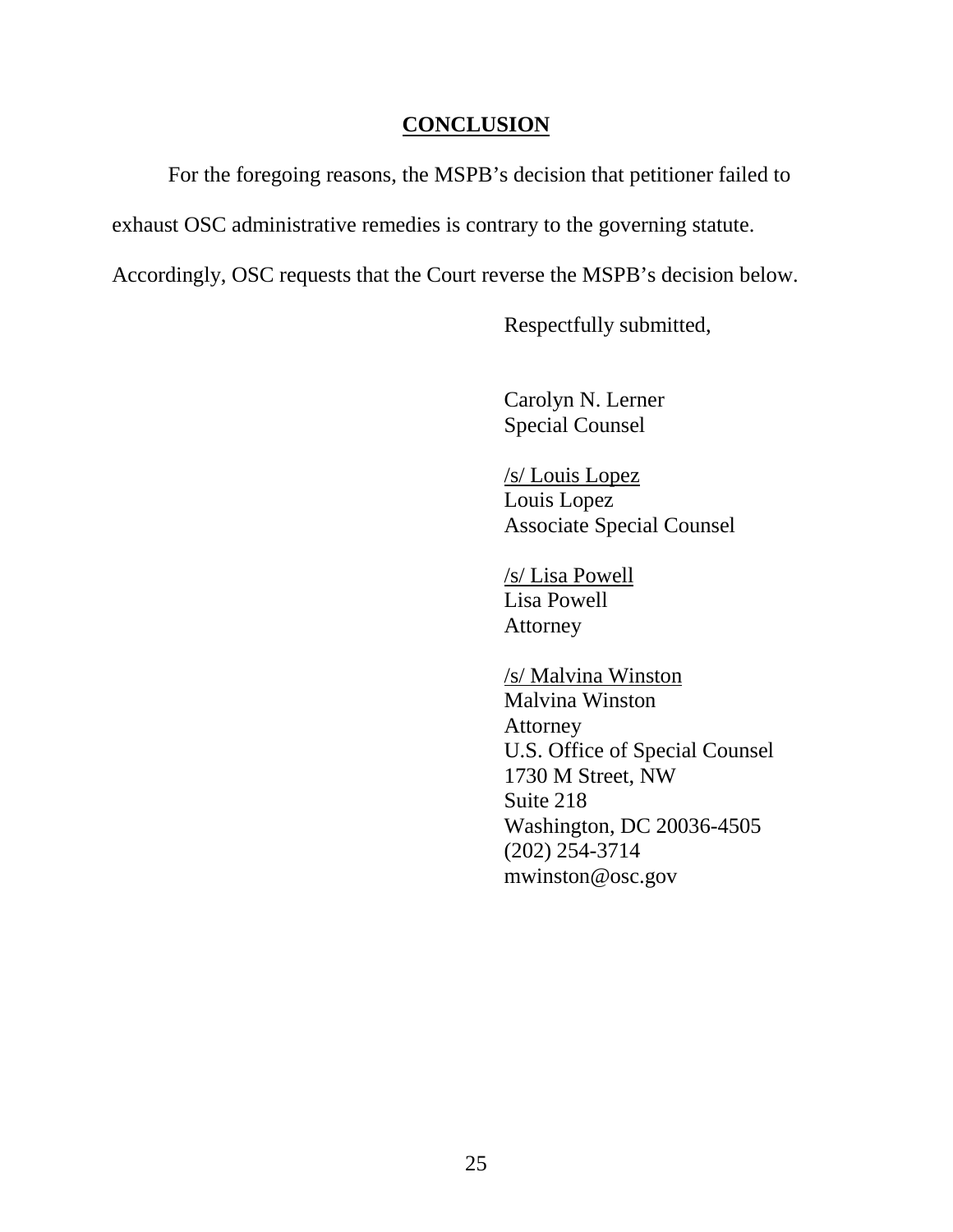# <span id="page-30-0"></span>**CERTIFICATE OF COMPLIANCE WITH TYPE-VOLUME LIMITATION, TYPEFACE REQUIREMENTS, AND TYPE STYLE REQUIREMENTS**

1. This brief complies with the type-volume limitation of Fed. R. App. P.  $29(a)(5)$ . The brief contains 5,561 words, excluding the parts of the brief exempted by Fed. R. App. P. 32(f).

2. This brief complies with the typeface requirements of Fed. R. App. P.  $32(a)(5)$  and the type style requirements of Fed. R. App. P.  $32(a)(6)$ . The brief has been prepared in a proportionally-spaced typeface using Microsoft Word 2016 in a 14 point Times New Roman font.

> /s/ Malvina Winston Malvina Winston Attorney

DATE: April 14, 2017